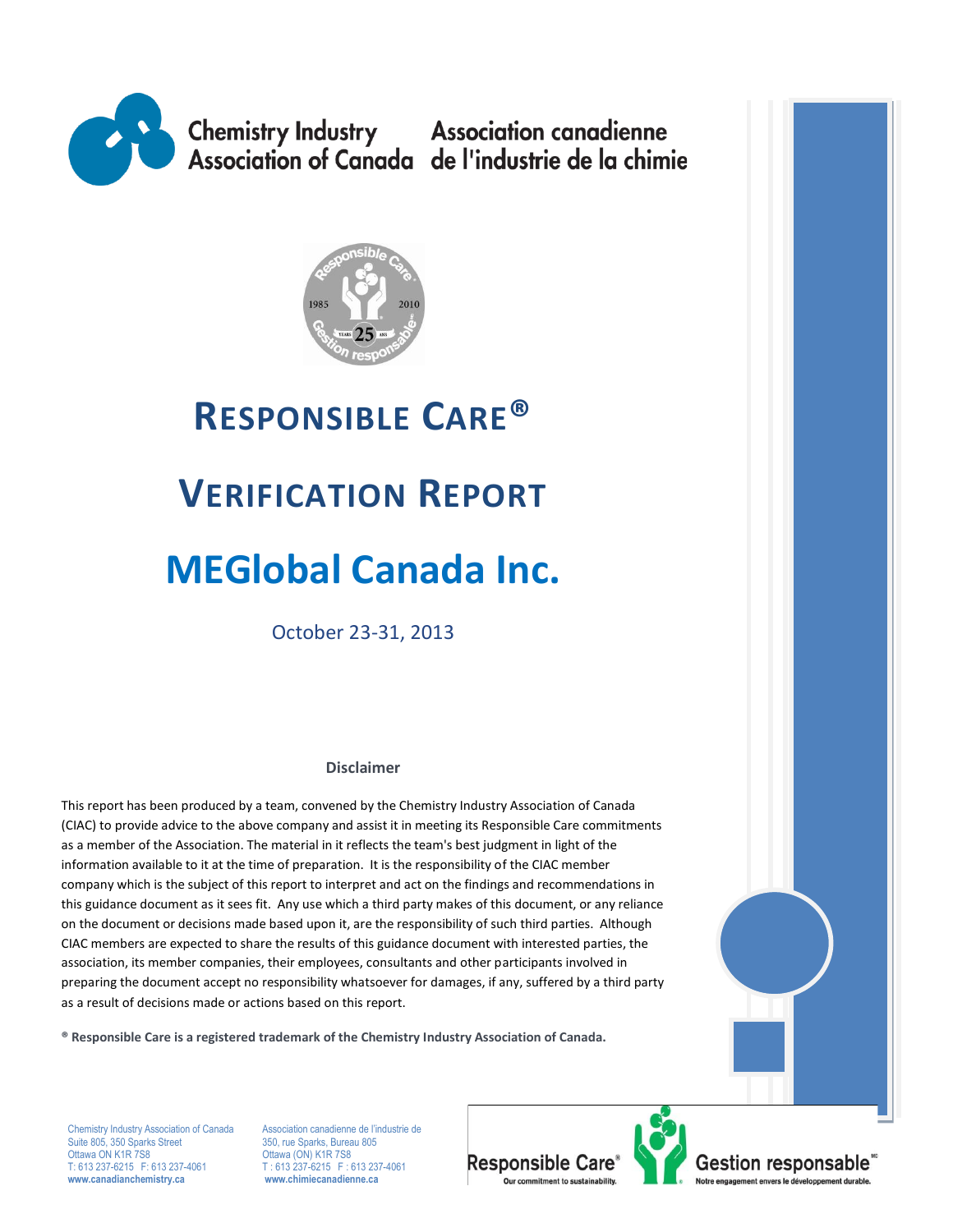## EXECUTIVE SUMMARY

This report documents the observations and conclusions of the independent verification team tasked with conducting a Responsible Care Verification of MEGlobal Canada Inc. The verification was undertaken on October 23-25, 2013 and included team visits to the company's Prentiss and Fort Saskatchewan, Alberta Petrochemical facilities. With Dow Chemical Canada undergoing a Responsible Care verification during the first week of November, 2013, including a visit to the same Fort Saskatchewan location and the companies having integrated management systems in the areas of Emergency Response/communication and Community Outreach, joint coverage of these subject areas at Fort Saskatchewan was provided by the Dow verification team. The Dow team's conclusions applicable to MEGlobal in these areas are included in this report. The verification team also conducted interviews with external stakeholders. This was the third Responsible Care verification completed for MEGlobal Canada. The last verification was carried out from November 29 to December 2<sup>nd</sup>, 2010.

While considering all aspects of the Responsible Care Commitments during this verification, the team placed an emphasis on conducting an in-depth examination of company aspects related to:

- Process Safety Improvements
- Contractor Safety Management
- Sustainability Goals
- Promotion of Responsible Care by name
- Community outreach and communications

As a result of the examination conducted, the verification team is of the opinion that the Responsible Care Ethic and Principles for Sustainability are guiding company decisions and actions, and that a self-healing management system is in place to drive continual improvement. The team believes that the company is capable of responding to the Finding Requiring Action identified during the verification - summarized below and discussed in detail in the report. The verification is complete and no further involvement is required by the verification team.

Signed:  $\overline{37}$   $\overline{37}$   $\overline{\phantom{37}}$   $\overline{\phantom{37}}$  Date: <u>December 9<sup>th</sup>, 2013</u>

 Alec Robertson Verification Team Leader

For more information on this or a previous Responsible Care Verification Report, please contact your local company site or the company's overall Responsible Care coordinator:

Pravind Ramdial Global EH&S Leader Tel: 780-998-8434 [pramdial@MEGlobal.biz](mailto:pramdial@MEGlobal.biz)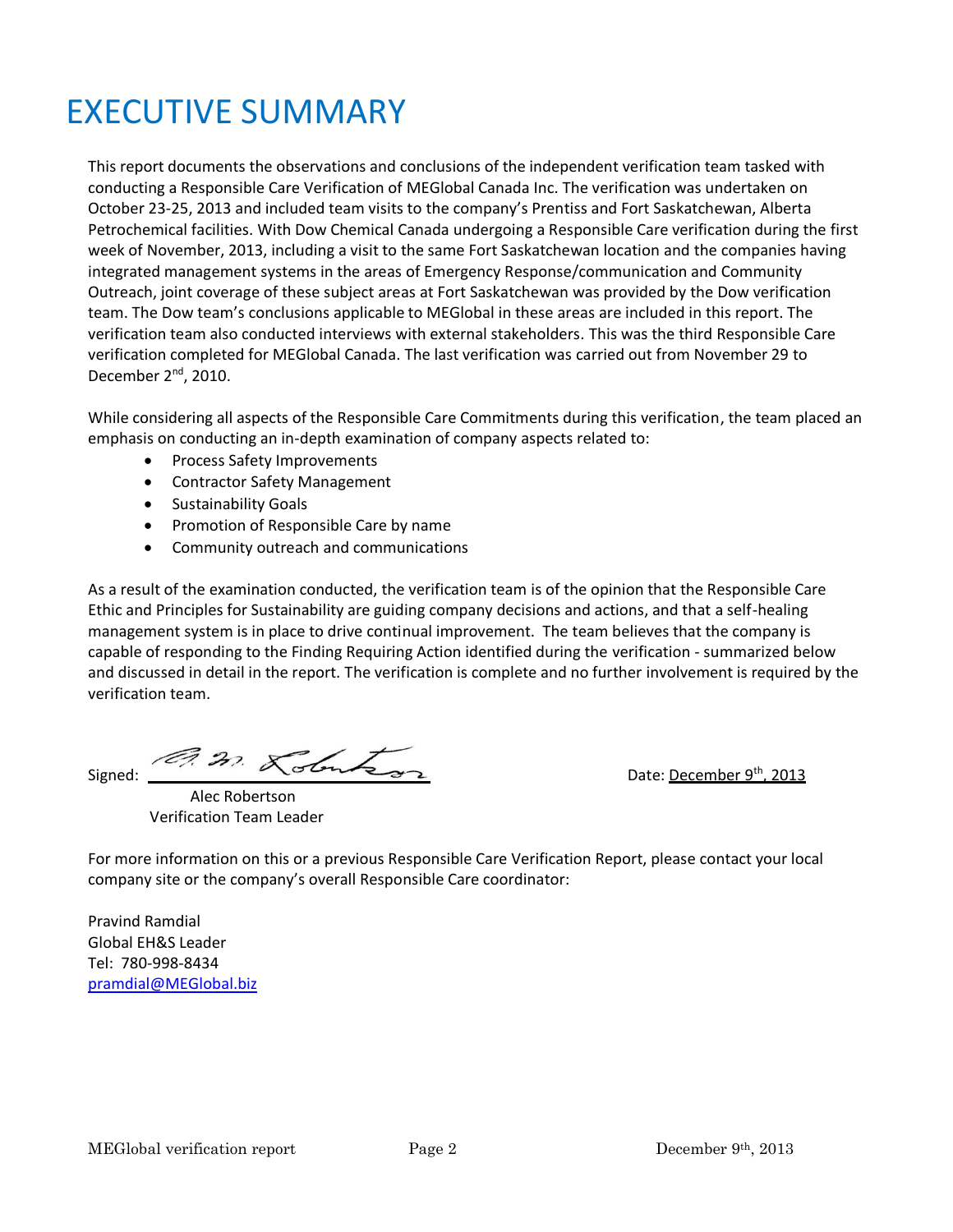## **Summary of Verification Team Observations**

#### Findings Requiring Action

1. That the Prentiss site support their sponsored Ellis Bird Farm in the development and implementation of a management system for responding to Prentiss plant site emergency scenarios by which they could be potentially impacted. Specific aspects to be considered include:

- Emergency notification systems and processes from plant to Bird Farm and Bird Farm to employees and others on site during an emergency.
- Identification of Shelter in Place locations.
- Educating employees and visitors about how they will be notified and how they are to respond.
- Periodic drills with debriefs to ensure the ongoing effectiveness of the notification and response processes.

#### Works in Progress

1. Continue to pursue through to a successful conclusion with Alberta Environment, directly and/or through CIAC's Western Leadership Group member companies with operations in Alberta, the need for improved auditing processes for environmental testing laboratories on their approved list

2. Continue to pursue through to a successful conclusion with other CIAC member companies to have improved safety management systems in place for short line railways with the objective of reducing derailment frequencies and consequences.

3. MEGlobal is encouraged to continue its current focus on reducing injury rates for contract employees to levels achieved by company personnel.

4. Finalize and implement plans to:

- Move the company to the highest "Excellent" level of process safety vs. CIAC's November 2013 assessment tool.
- Have an internal PSM audit process to augment the current 3 year external audit program.

5. Complete, in the company's crisis management system, the formal documentation of the process for ensuring that various aspects of codes OP 38 through OP 46 which were identified as gaps during the company's analysis of systems in place versus new code expectations.

6. The development of a process to mitigate the effects of Critical Infrastructure/Business Continuity events (ref OP 49 through OP 55).

7. Develop and disseminate information about the sustainability and contribution to the betterment of society that the company raw materials, products and services provide (ref ST 109).

8. Complete the development and implementation of formal processes to:

- Consistently ensure that other parties with whom the company does business are aware of and understand the expectations of Responsible Care and its ethic , ''Principles of Sustainability, and the codes and to
- Establish application of the codes as a contractual obligation whenever practical.

#### Improvement Opportunities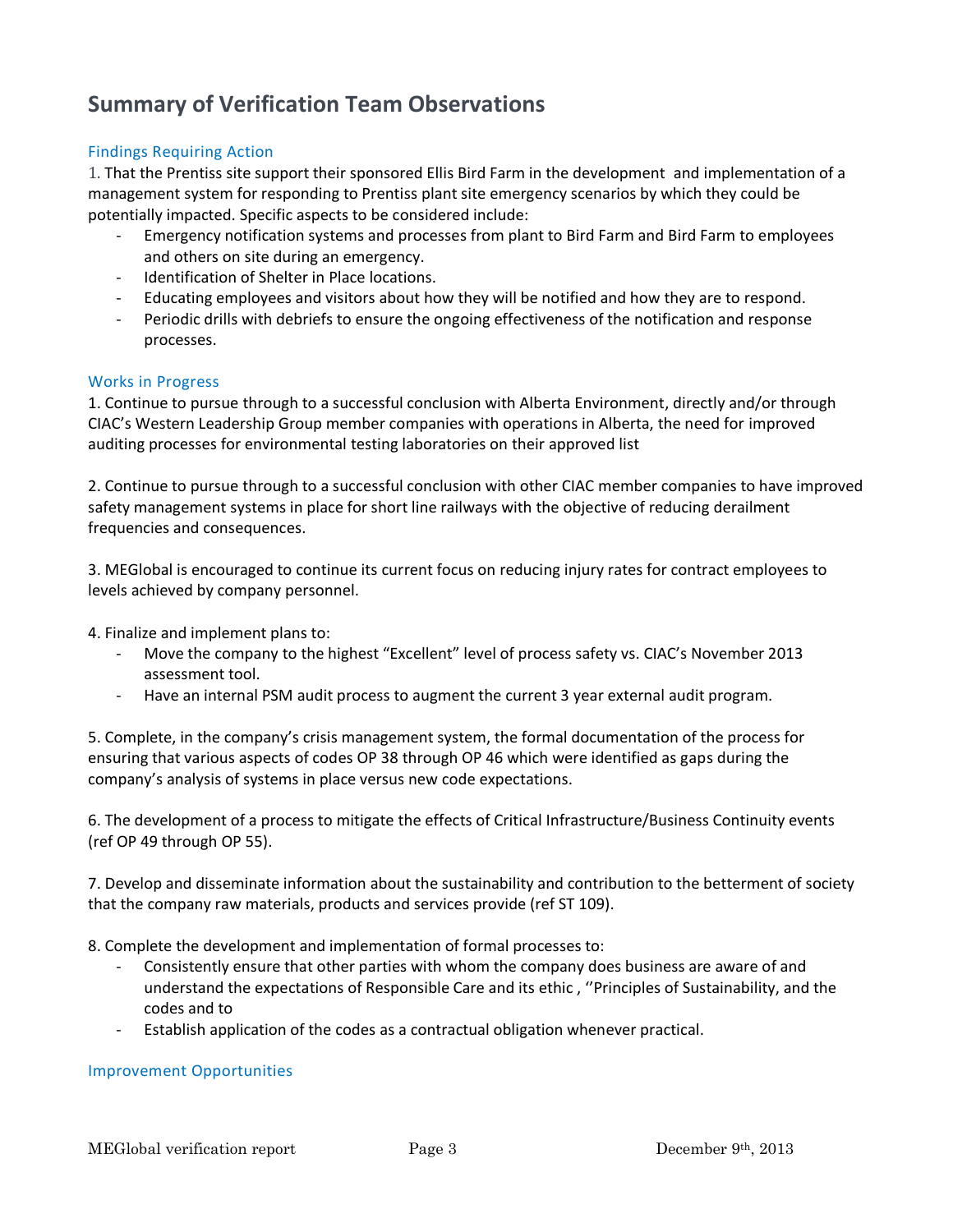1. At Fort Saskatchewan and Prentiss, establish a schedule to test the community emergency call out system on a regular basis, which not only checks the communications technology but also actively exercises the process for contacting potentially impacted individuals who did not respond to the call.

2. An opportunity for improvement in the promotion of Responsible Care® by name has been listed by the verification team by:

- Having a documented management system for the promotion of Responsible Care® by name.
- Broadening employees' awareness of the scope of Responsible Care and how Responsible Care principles and codes are applied elsewhere in the company.

3. An opportunity for improvement is for the CAP's at both the Prentiss and Fort Saskatchewan locations to have a follow up process in place for community related items from Responsible Care verification reports to ensure that action plans to address these are understood, accepted and effectively implemented.

4. There is an opportunity for improvement to assess MEGlobal's process for proactively engaging and dialoging with local elected and appointed officials verses the expectations of Accountability Codes AC 138 through AC 140.

#### Successful Practices

1. The team considers the initiative taken by MEGlobal to audit the outside lab performing fish toxicity testing of the Prentiss site's effluent, and follow up with Alberta Environment to prevent similar testing deficiencies from occurring at this and other Alberta Government effluent testing labs, warrants recognition as a successful practice.

2. The team concluded that the comprehensive and effective processes in place for the upgrading and ongoing maintenance of physical assets warrant recognition as a successful practice.

3. The team considers MEGlobal's comprehensive Health and Safety Program as a successful practice as evidenced by their excellent performance over the past five years.

4. The inclusion of winter storm scenarios in emergency exercises.

5. The team concluded that the company's focus on and commitment towards improving the operational efficiency of process units, combined with the implementation of various projects to reduce site emissions, which have resulted in a significant reduction in MEGlobal's environmental footprint, warrants recognition as a successful practice.

6. The team concluded that MEGlobal's non product use management system deserves recognition as a successful practice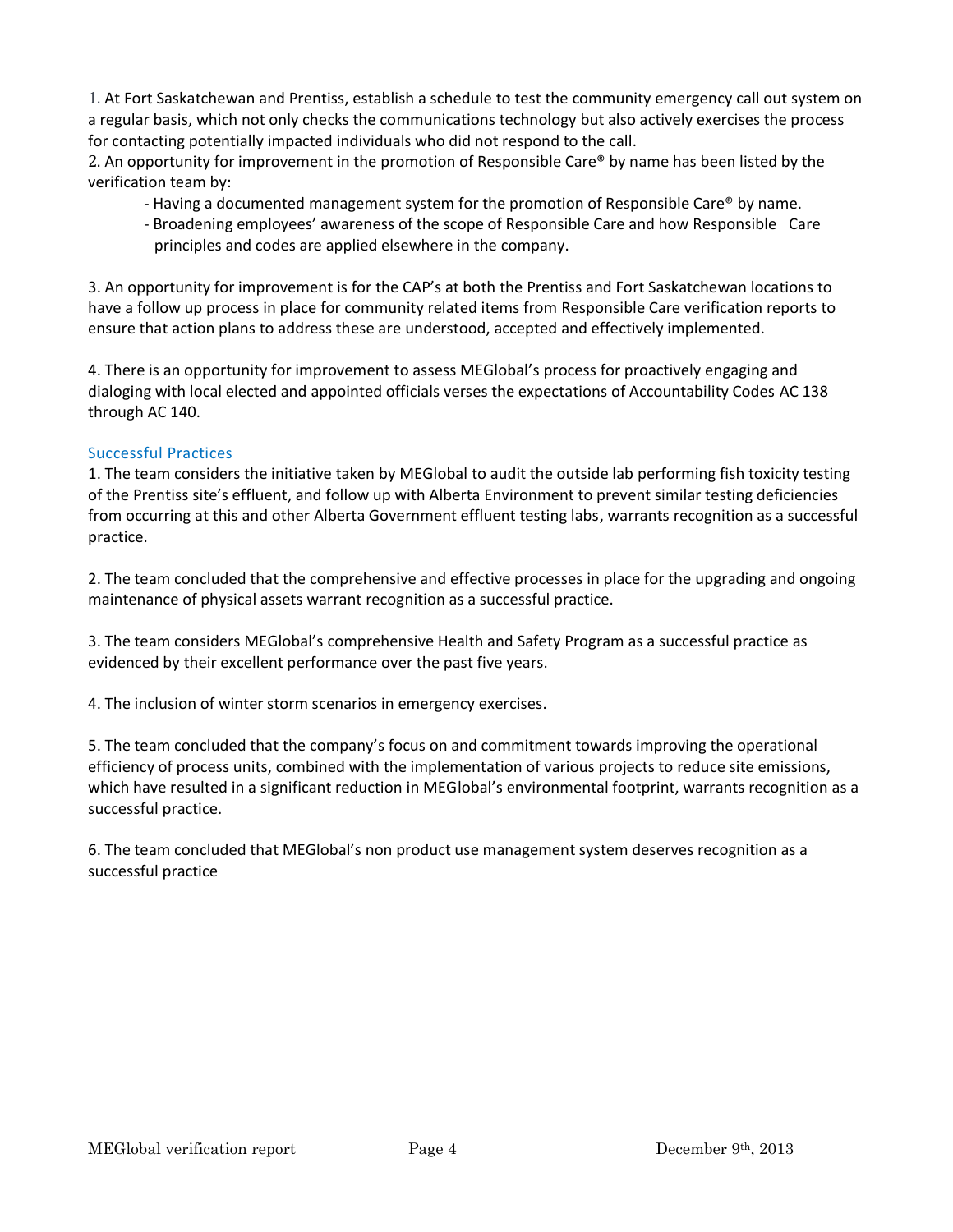## 1. Introduction

## 1.1 About Responsible Care Verification

As a member of the Chemistry Industry Association of Canada (CIAC),the most senior executive responsible for MEGlobal's operations in Canada attests annually to CIAC and its peers that the company's operations conform to the expectations contained in the Responsible Care Commitments and are guided by *Responsible Care Ethic and Principles for Sustainability*.

As an element of this commitment to Responsible Care, MEGlobal must, every three years, participate in an external verification intended to:

#### *The Responsible Care® Ethic and Principles for Sustainability*

*We are committed to do the right thing, and be seen to do the right thing.*

*We dedicate ourselves, our technology and our business practices to sustainability - the betterment of society, the environment and the economy. The principles of Responsible Care® are key to our business success, and compel us to*:

- work for the improvement of people's lives and the environment, while striving to do no harm;
- be accountable and responsive to the public, especially our local communities, who have the right to understand the risks and benefits of what we do;
- take preventative action to protect health and the environment;
- innovate for safer products and processes that conserve resources and provide enhanced value;
- engage with our business partners to ensure the stewardship and security of our products, services and raw materials throughout their life-cycles;
- understand and meet expectations for social responsibility;
- work with all stakeholders for public policy and standards that enhance sustainability, act to advance legal requirements and meet or exceed their letter and spirit;
- promote awareness of Responsible Care, and inspire others to commit to these principles.
- 1. Provide the Executive Contact with an external perspective when assessing if the company is indeed meeting the intent of the Responsible Care Commitments, along with advice on areas that may require attention;
- 2. Identify opportunities for assisting the company when benchmarking its own practices and performance against those of its peers, thus supporting continual improvement;
- 3. Contribute to the credibility of Responsible Care amongst company personnel and stakeholders, as well as the stakeholders of the broader industry;
- 4. Identify successful company practices that can be promoted to peers in the CIAC membership; and
- 5. Support the identification of areas of common weakness so that collective tools and guidance can be developed to improve performance in those areas across the CIAC membership.

Verification is conducted according to a common protocol, developed by the association's members and others, including several critics of the chemical industry. The verification is conducted by a team consisting of:

• Knowledgeable industry experts with experience in Responsible Care;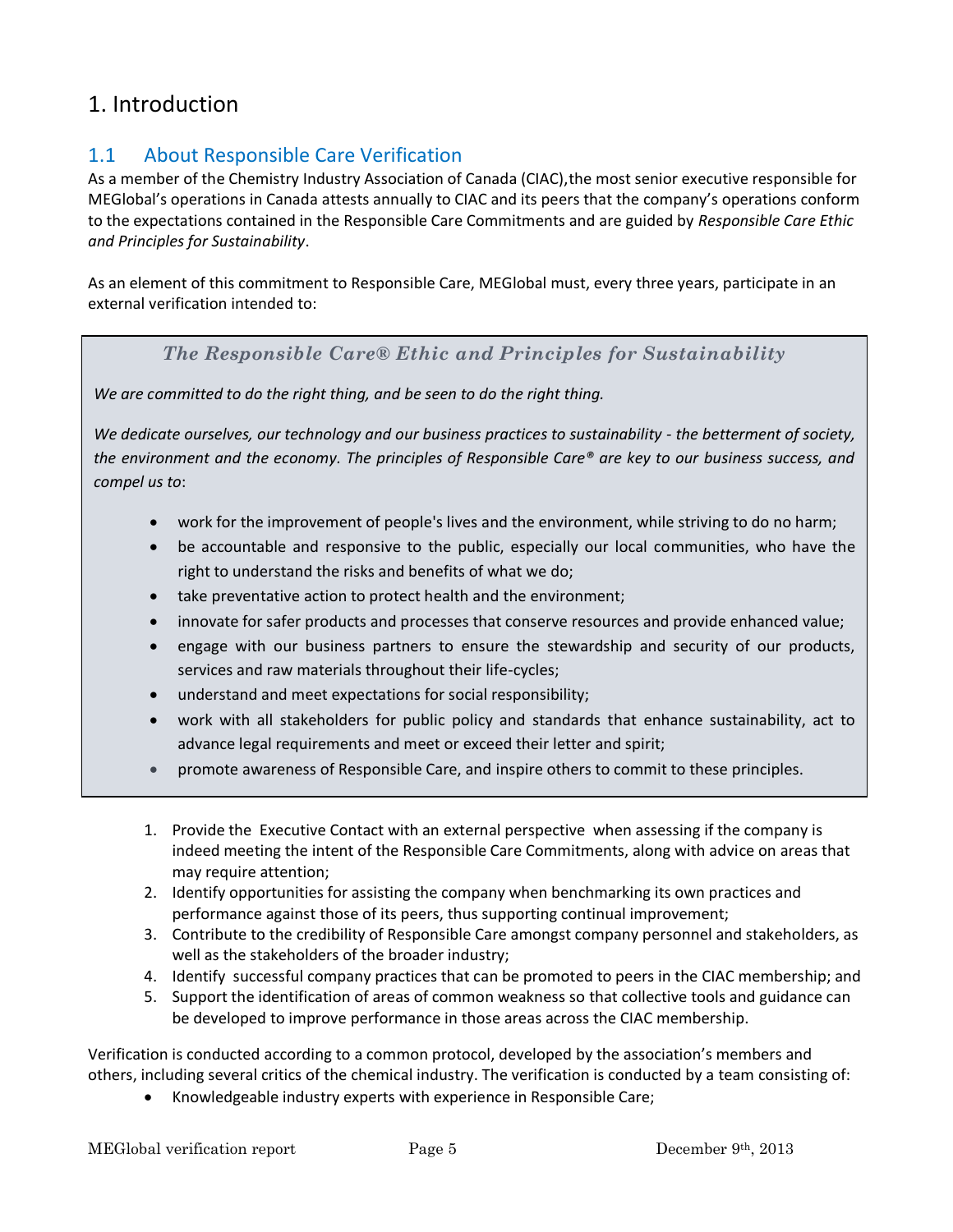- A representative of the public at large (usually with a public interest background and with experience in Responsible Care gained from serving on the CIAC's National Advisory Panel) and;
- One or more representatives of the local communities where the company's facilities are located.

Once completed, the Verification Report is made publicly available through the CIAC website [\(www.canadianchemsitry.ca\)](http://www.canadianchemsitry.ca/). ME Global is also is expected to share the report with interested persons in its communities and other stakeholders as part of its ongoing dialogue processes.

Additional information on Responsible Care and / or the verification process can be found at the CIAC website [www.canadianchemistry.ca,](http://www.canadianchemistry.ca/) or by contacting the Responsible Care staff at CIAC at [glaurin@canadianchemistry.ca](mailto:glaurin@canadianchemistry.ca) or (613) 237-6215 extension 233.

## 1.2 About MEGlobal Canada Inc.

MEGlobal is a world leader in the manufacture and marketing of merchant monoethylene glycol (MEG) and diethylene glycol (DEG), collectively known as ethylene glycol (EG). Established in July 2004, the company is a joint venture between The Dow Chemical Company and Petrochemical Industries Company of Kuwait (PIC), and is headquartered in Dubai, U.A.E. MEGlobal produces about 1.0 million and markets 3.5 million metric tons of EG per year. With approximately 150 employees in Canada and 240 worldwide, the company serves customers around the world, and has two world scale EG production facilities in Prentiss and one in Fort Saskatchewan, Alberta, Canada.

The Company is part of joint venture, Alberta & Orient Glycol Company Limited ("A&O") which owns one of the aforementioned plants. The Company owns 75% of A&O, with the remaining ownership belonging to Waldorf Services B.V. Substantially all of the customer sales of the Company are with MEGlobal B.V. and Waldorf Services B.V.

MEGlobal Canada receives the following services from other MEGlobal companies: Corporate Leadership, Human Resources, Finance, Legal, Supply Chain, Commercial and Public Affairs. Also, as a joint venture, MEGlobal Canada continues to receive numerous services from Dow Chemical through various contractual agreements. These include services such as; maintenance, site security, emergency response, product storage and loading.

For more information on MEGlobal please see **[http://www.m](http://www./)eglobal.biz** 

## 1.3 About This Verification

The verification of MEGlobal was conducted on October, 23, 24 and 25<sup>th</sup>, 2013 and included team visits to the company's production facilities in Prentiss and Fort Saskatchewan, Alberta. During the course of the verification, the team had the opportunity to interact with a wide range of company personnel, as well as stakeholders external to the company. With Dow Chemical Canada undergoing Responsible Care verification during the last week of October, 2013, including a visit to the same Fort Saskatchewan location and the companies having integrated or overlapping management systems in the areas of Emergency Response/communication and Community Outreach, joint coverage of these subject areas at Fort Saskatchewan was provided by the Dow verification team with the Public-At-Large member of the MEGlobal verification team participating. The Dow team's conclusions applicable to MEGlobal in these areas are included in this report. The verification team also conducted interviews with external stakeholders. Attachment 2 contains a list of those individuals interviewed and their affiliations.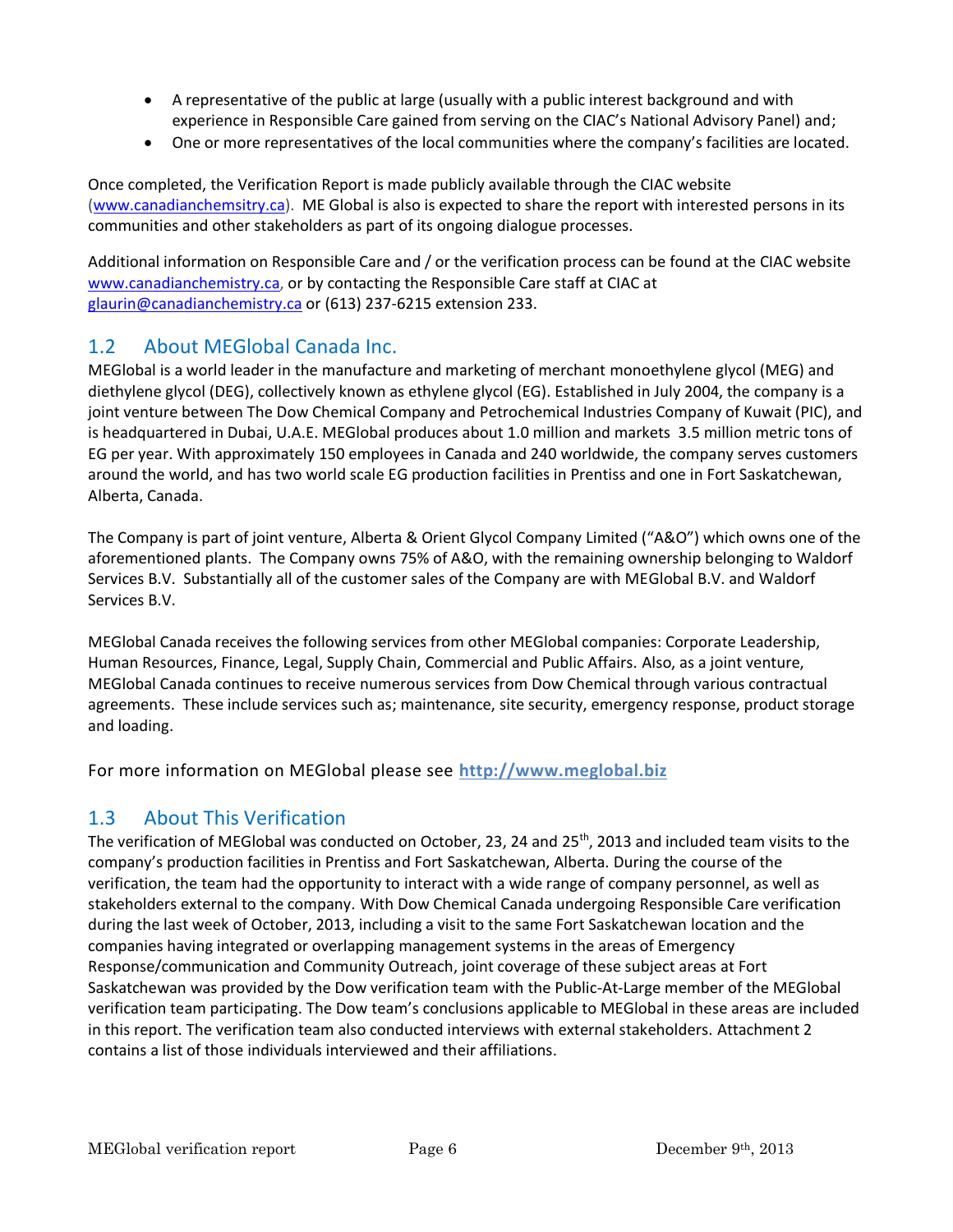This was the third verification exercise completed for MEGlobal. The last verification was completed between November 29 and December 2, 2010.

The verification team was comprised of the following individuals.

| <b>Name</b>         | Affiliation                   | Representing                    |
|---------------------|-------------------------------|---------------------------------|
| Alec Robertson      | C.I.A.C.                      | Team Leader/ Industry verifier  |
| <b>Keith Purves</b> | C.I.A.C.                      | Public-At-Large Verifier        |
| Ron Biel            | <b>Prentiss Area Resident</b> | <b>Community Representative</b> |
| Jim Nelson          | Fort Saskatchewan Area        | <b>Community Representative</b> |
|                     | Resident                      |                                 |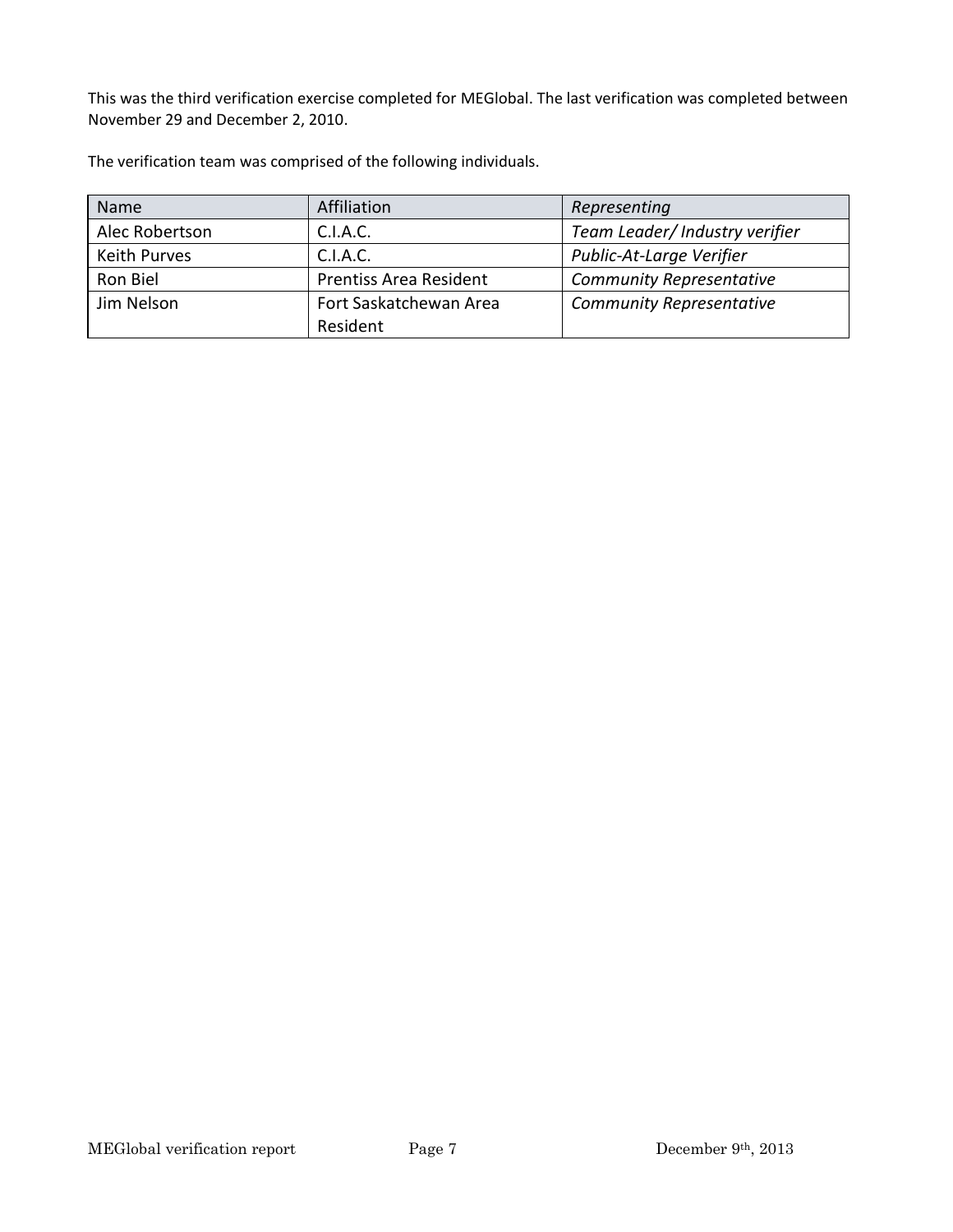## 2. Team Observations Concerning the Responsible Care Commitments (Codes and benchmark and Collective Expectations)

During the verification of **MEGlobal** the verification team looked for evidence that the company was addressing the expectations documented in the Responsible Care Commitments (152 code elements plus 28 benchmark and collective expectations). While considering all aspects of the Responsible Care Commitments during the verification, the team placed an emphasis on conducting a more in-depth examination of certain company aspects identified by the company or the team. These were related to:

- **Process Safety Improvements**
- **Contractor Safety Management**
- **Sustainability Goals**
- **Promotion of Responsible Care by name**
- **Community outreach and communications**

In communicating its observations, the verification team will make repeated reference to the following categories of observations:

- 1. **Findings Requiring Action** document instances where the verification team observes specific company actions (or the absence of company actions) which are inconsistent with the detailed codes and benchmark and collective expectations contained in the Responsible Care Commitments. Where possible, the verification team will communicate, based on their experience and judgment, why it is inconsistent and how the observation relates back to a possible gap in the expected management system and / or the ethic and principles underpinning company actions. The team may also provide advice on how the situation might be responded to.
- 2. **Works in Progress** document instances where the verification team has observed the company selfinitiating actions in response to identified gaps and deficiency arising from other internal or external audit and review activities, or where the company has self-initiated important improvement opportunities.
- 3. **Successful Practices** document instances where the team believes the company has taken actions that strongly support sustained excellence in performance, and which should be communicated throughout the CIAC membership.
- 4. **Improvement Opportunities** identify instances where the verification team has observed company actions and decision making as being largely consistent with the expectations detailed in the Responsible Care Commitments, but for which the team is of the opinion that the company could support further improvement by considering alternate or additional benchmarks when undertaking its planning and decision making.

The verification team's observations of how the company has addressed the Responsible Care Commitments are as follows:

## 2.1 Team Observations Concerning Operations Code

As described in section 3 of this report, the Operating Discipline Management System (ODMS) is the company's comprehensive corporate management system that integrates the management systems for Manufacturing, Quality, Environmental and Health and Safety. A comprehensive, structured, process for the identification, analysis and mitigation of risks associated with new projects and facility modifications, referred to as Layers of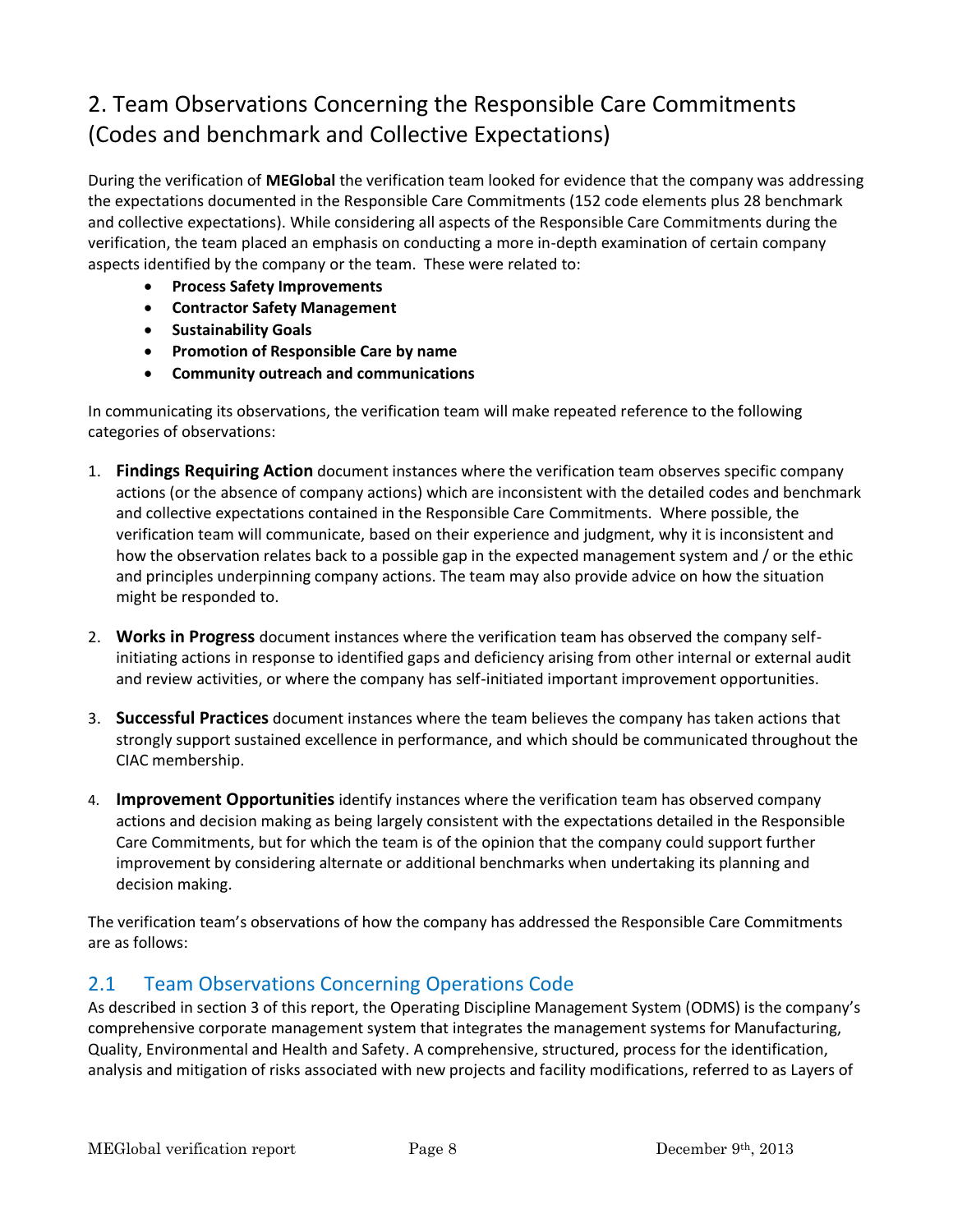Protection Analysis (LOPA), is detailed in ODMS sections 5.03 and 6.03. Other expectations of code elements OP1 through OP7 are also addressed in ODMS sections 5, 6 and 8.

#### 2.1.1 Design and Construction of Facilities and Equipment

See 2.1 above

#### 2.1.2 Operations Activities

Specific team comments for Operations Activities in addition to those detailed in section 2.1 above are:

#### **Laboratory Practices**

MEGlobal recently formalized and implemented an external lab assessment process requiring contracted labs to be assessed at two year intervals and more frequently when issues arise. The company subsequently assessed the Alberta Environment approved outside laboratory contracted by ME Global to perform fish toxicity testing of the Prentiss site's effluent per operating permit requirements. The assessment identified deficiencies in the handling and processing of effluent samples which resulted in inconsistent and inaccurate test results. MEGlobal followed up with the lab to correct the identified deficiencies and are following up with Alberta Environment regarding the need for improved governmental auditing processes for laboratories on their approved list.

#### **Transportation and Physical Distribution**

All but a small percentage of produced glycol is transported by rail directly from the Prentiss and Fort Saskatchewan sites to the company's sole distributor's Terminal facilities in the US by established routes or to their major customer's terminal in China by product transfer from rail to ship in the Vancouver area. The distributor's terminals are included in a very extensive auditing program administered by Dow on MEGlobal's behalf with an ME Global representative's participation. No distributors are used for product delivery to China with their customer's huge terminal there being included in the MEGlobal /Dow terminal audit program. The only underground product pipeline is for the transfer of product from the Prentiss site to MEGlobal's rail loading terminal in Blackfalds. The integrity of this pipeline is maintained via a formal inspection process.

#### **Maintenance**

The Company has a comprehensive mechanical integrity program in place with various continuous improvement initiatives having been implemented in recent years. Included in the program are critical services piping systems as well as mechanical equipment and control systems. A recent program upgrade is the implementation of a criticality assessment process for rotating equipment which has been a significant contributor to the continuously improving and excellent on stream time of process units at the Prentiss and Fort Saskatchewan sites.

#### *Successful Practices:*

The team considers the initiative taken by MEGlobal to audit the outside lab performing fish toxicity testing of the Prentiss site's effluent, and follow up with Alberta Environment to prevent similar testing deficiencies from occurring at this and other Alberta Government effluent testing labs, warrants recognition as a successful practice.

The team concluded that the comprehensive and effective processes in place for the upgrading and ongoing maintenance of physical assets warrant recognition as a successful practice.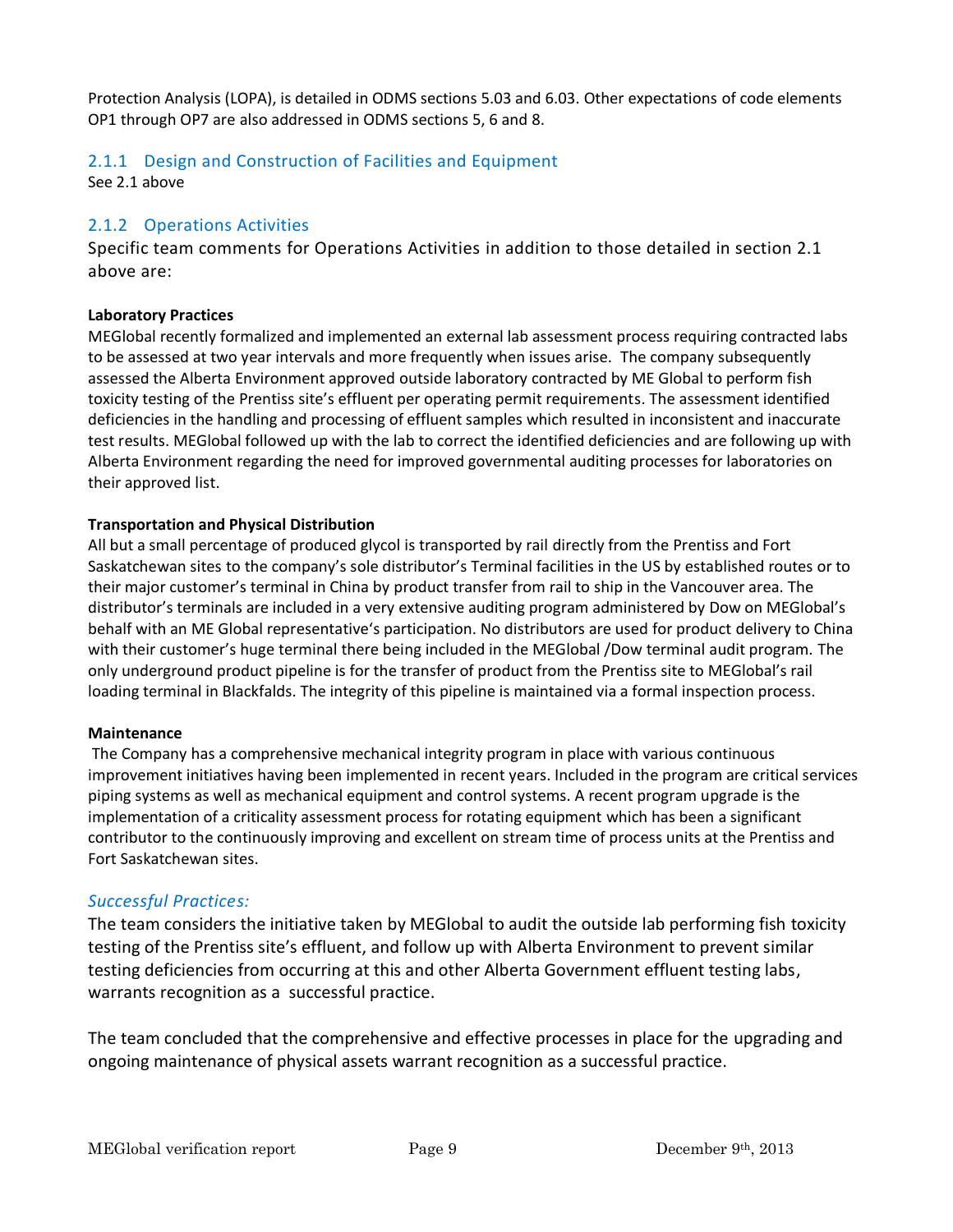#### *Works in Progress:*

Continue to pursue through to a successful conclusion with:

- Alberta Environment, directly and/or through CIAC's Western Leadership Group member companies with operations in Alberta, the need for improved auditing processes for environmental testing laboratories on their approved list.
- Other CIAC member companies to have improved safety management systems in place for short line railways with the objective of reducing derailment frequencies and consequences.
- •

#### 2.1.3 Safety and Security

#### a. Occupational Health & Safety

The company has a comprehensive program for company employees, the effectiveness of which is evidenced by their most recent recordable injury having occurred in 2009. MEGlobal, for the year 2012, and the fifth consecutive time, received a CIAC award for excellent safety performance over the past five years. Noteworthy initiatives in their program include:

- A job/project hazard analysis for each job step including a listing of hazards and controls for each.
- SHEL assessments for turnarounds to identify the most risky jobs being performed.
- Differing levels of scrutiny for various work procedures being implemented.
- A formal safety equipment inspection process which includes pre use checks for a variety of safety equipment and tools.
- A Visitor Winter Behavior 9 point checklist, completed by site visitors, signed by the visitor and their host. This agreement process has been in place for two years with a similar check list being used for contractors and employees that includes more points on clothing, use of cleats etc. and complements the pre task checklists.
- Implementation of a variety of projects to reduce noise, enhance fall protection systems and improve access to hard to reach operating devices.

Contractor Safety Management was identified as a focus area for this verification. While the company's contractor recordable injury rate is below the industry group average, MEGlobal have challenged itself to improve in this area. An example of their excellent focus relates to the two most recent contractor recordable injuries, which resulted from slips and falls on the same day in adverse weather conditions. The company subsequently conducted a detailed examination of various types of winter safety footwear, selecting the one with the best grip on ice for site use. Also implemented was a program for the use of cleats on winter footwear. The verification team provided contact information for a member company with "successful practices" in contractor safety for consideration by MEGlobal.

#### *Successful Practice:*

The team considers MEGlobal's comprehensive Health and Safety Program as a successful practice as evidenced by their excellent performance over the past five years.

#### *Work in Progress:*

MEGlobal is encouraged to continue its current focus on reducing injury rates for contract employees to levels achieved by company personnel.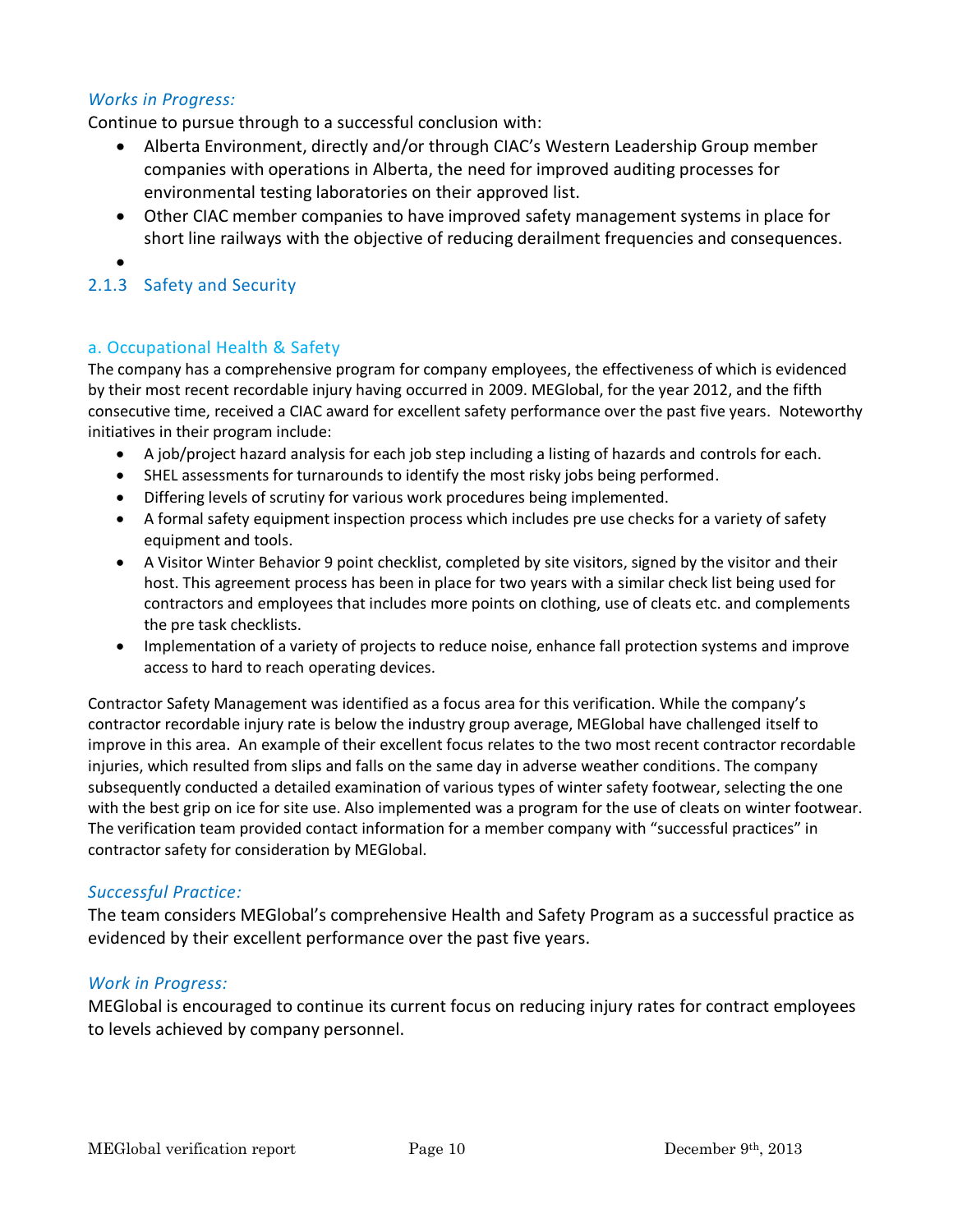#### b. Process Safety Management

As noted in section 2.1 above, the company has a comprehensive Process Safety Management program which also meets or exceeds all expectations of code elements OP28 through OP30

Gaps that existed vs. the highest "Excellent" level of CIAC's High Inventory Site Assessment Tool (HISAT) at the time of the 2010 verification have been closed and a gap analysis vs. the November 2013 CIAC PSM Survey completed. Identified gaps in the areas of trainer certification and human factors have been entered into the company's event and action tool for evaluation. Closing these gaps would enable ME Global to achieve the highest "Excellent" Level on PSM vs. this latest standard.

#### *Works in Progress:*

Finalize and implement plans to:

- Move the company to the highest "Excellent" level of process safety vs. CIAC's November 2013 assessment tool.
- Have an internal PSM audit process to augment the current 3 year external audit program.

#### c. Emergency Management

There is a corporate crisis management plan in place, and both sites have established risk based emergency response plans for potential site and community impact emergencies. Emergency response exercises are performed at prescribed intervals involving trained site and local Mutual Aid emergency responders. Municipal emergency responders participate in site tours and some members participate with company personnel at annual training sessions at Texas A&M University's highly regarded emergency response training centre. There is a defined process in place for debriefing emergency exercises and incidents, including a follow-up process to ensure that all action items have been addressed. Recent integrated community emergency drills included a train derailment with product spill to the river and a winter storm scenario (i.e. Power outage with blocked roads, limited resources etc.) There is a policy in place to address assistance for persons dislocated by a site emergency.

There are also information update telephone lines to each site allowing residents to call the number if they have questions about site activities such as loud noises, flaring, traffic levels or unusual smells. Call out systems are also in place to advise neighbours of emergency situations that may impact them. The call out is direct from the Prentiss site and through Northeast Region Community Awareness Emergency Response at Fort Saskatchewan.

MEGlobal has an agreement in place with Dow Chemical under which Dow manages MEGlobal's transportation incidents.

The August Prentiss site's "Summer CAP Socials", initiated in 2011, have provided a venue to communicate Responsible Care information, with an emphasis on "Shelter in Place". Potentially impacted site neighbour locations at both sites are also visited every three years to ensure that their emergency contact telephone numbers are correct. While the company is proactively providing site risk and emergency response information, the team concluded that the process lacks a "check" step to test the effectiveness of the process for notifying individuals potentially impacted by a site emergency when they do not respond to the call. The team also found that the Ellis Bird Farm, located within the Prentiss site's emergency impact zone, lacked an effective emergency response process to notify and protect on site employees and visitors from a Prentiss site emergency.

#### *Successful Practice:*

The inclusion of winter storm scenarios in emergency exercises.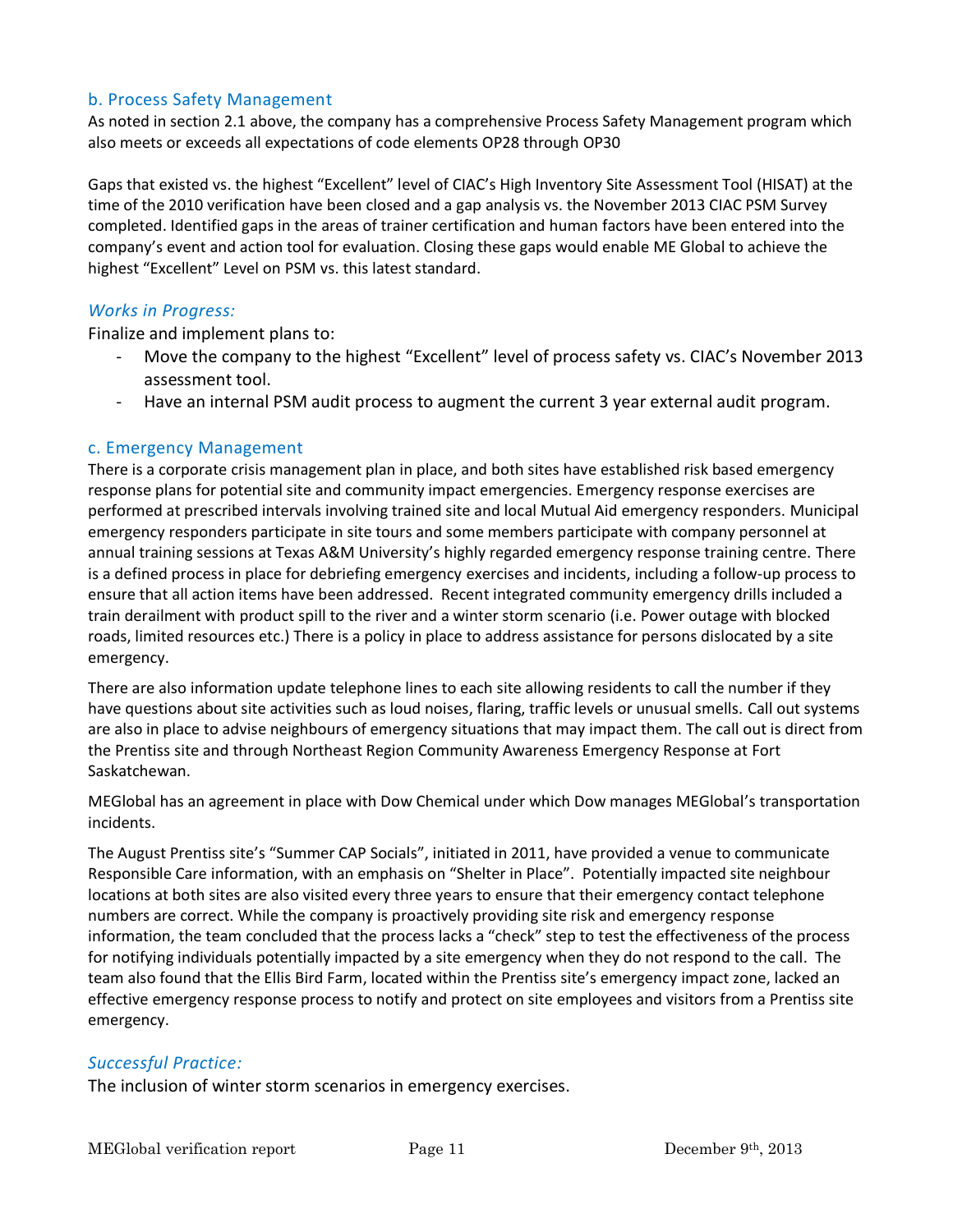#### *Finding Requiring Action ( ref OP 39):*

That the Prentiss site support their sponsored Ellis Bird Farm in the development and implementation of a management system for responding to Prentiss plant site emergency scenarios by which they could be potentially impacted. Specific aspects to be considered include:

- Emergency notification systems and processes from plant to Bird Farm and Bird Farm to employees and others on site during an emergency.
- Identification of Shelter in Place locations.
- Educating employees and visitors about how they will be notified and how they are to respond.
- Periodic drills with debriefs to ensure the ongoing effectiveness of the notification and response processes.

#### *Improvement Opportunity:*

At Fort Saskatchewan and Prentiss, establish a schedule to test the community emergency call out system on a regular basis, which not only checks the communications technology but also actively exercises the process for contacting potentially impacted individuals who did not respond to the call.

#### *Work in Progress:*

Complete, in the company's crisis management system, the formal documentation of the process for ensuring that various aspects of codes OP 38 through OP 46 which were identified as gaps during the company's analysis of systems in place versus new code expectations.

#### d. Malicious Intent

Security vulnerability assessments have been completed and follow-up actions addressed and documented. Security policies are in place for both sites. Site personnel access is controlled using a card access system, and vehicle access is limited to designated gates. Vehicle and trunk inspections are done at random intervals. Technology security includes a fire wall and process computers are not linked to other systems.

#### e. Critical Infrastructure/Business Continuity

With ethylene being the major raw material used by both sites, the company has limited alternative source options in the event of a large scale emergency at supplier sites. However, a gap assessment has been performed vs. code expectations in this area and steps are being taken to minimize the adverse consequences.

#### *Work in Progress:*

The development of a process to mitigate the effects of Critical Infrastructure/Business Continuity events (ref OP 49 through OP 55).

#### f. Incident Reporting and Investigation

Incidents include those related to personnel safety, loss of primary containment, process safety, government reportable, motor vehicle, neighbour complaint, transportation safety, customer / terminal / distributor facility, and security.

A comprehensive process, utilizing established investigation methodology, is used by formally trained assessors to analyse incidents, unplanned events, non-conformances, and near misses. Actions aimed at preventing recurrence are identified, with appropriate follow up and communication of lessons learned. A unique aspect of the program is the identification of "what has gone right" for transferable learnings.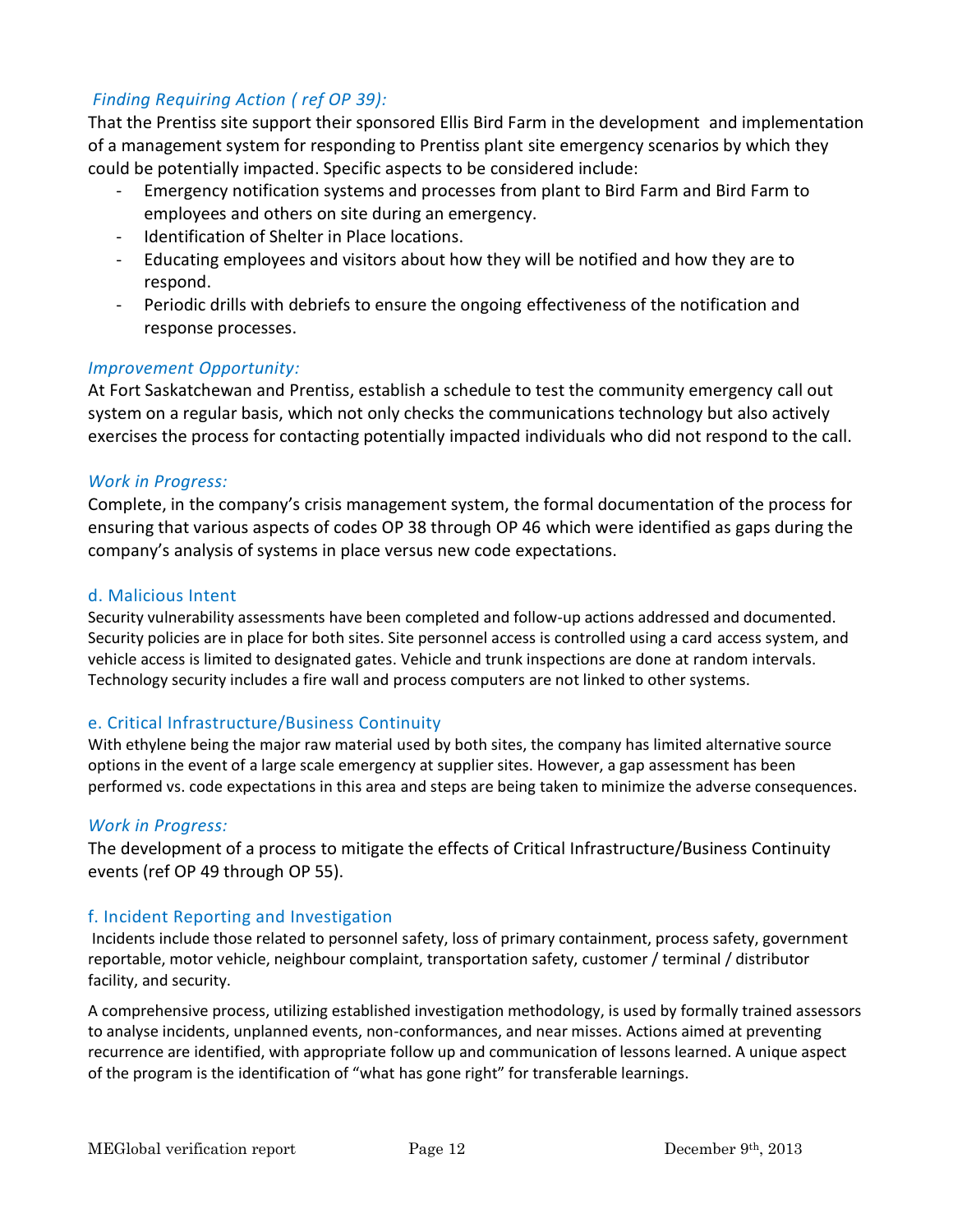An "Event and Action Tool" is used to ensure follow-up actions are tracked to completion. The tracking system also includes a follow up process to ensure that implemented corrective actions have properly addressed root causes.

#### 2.1.4 Environmental Protection

There is a clear focus evident on reducing the impact of company operations on the environment with a documented pollution prevention program in place which addresses wastes and emissions, air quality, water quality, and soil and groundwater.

The company's focus on and commitment towards improving the operational efficiency of process units, combined with the implementation of various environmental improvement projects since 2005, have resulted in:

- An 84% reduction in priority chemical (ethylene oxide, acetaldehyde and formaldehyde) emissions
- A 59% reduction in CO2 emissions intensity.
- Zero loss of Primary Containment incidents in 2012 vs. 5 in 2005.
- Wastes from the Prentiss sludge pond have been reduced by 400 tonnes/year over the past 5 years.
- Three agency reportable incidents since 2005 with none during the past five years.

The company also in its Focus 2020 commitments vs. 2010 results aims to achieve:

- An additional 50% reduction in chemical and ethylene oxide emissions,
- A 30% reduction in CO2 emissions intensity,
- A 25% reduction in CO2 emissions,
- A 15% reduction in energy intensity,
- A 6% reduction in raw material usage and a
- A 10% reduction in fresh water usage.

#### *Successful Practice:*

The team concluded that the company's focus on and commitment towards improving the operational efficiency of process units, combined with the implementation of various projects to reduce site emissions, which have resulted in a significant reduction in MEGlobal's environmental footprint, warrants recognition as a successful practice.

#### 2.1.5 Resource Conservation

See 2.14 above

#### 2.1.6 Promotion of Responsible Care by Name

As previously noted, ODMS is the overarching management system with Section 6.0 entitled Responsible Care (EH&S). The overall ODMS ensures the Responsible Care ethic is sustained throughout MEGlobal Canada.

Subsequent to their previous verification, the company has improved the visibility of Responsible Care Examples include:

- Making it visible in the Prentiss site's visitor orientation video.
- Enhancing Responsible Care signage at both production sites.
- Including the Responsible Care logo on promotional materials, business cards, and contract documents.
- Educating local community attendees about Responsible Care at company sponsored events such as the Prentiss site's "Summer CAP Social"

The verification team found that employees interviewed at both sites had a good understanding as to how Responsible Care applied to their work. Interest was also expressed in knowing how Responsible Care principles were applied in the sale of product in distant parts of the world. However, it was found that there is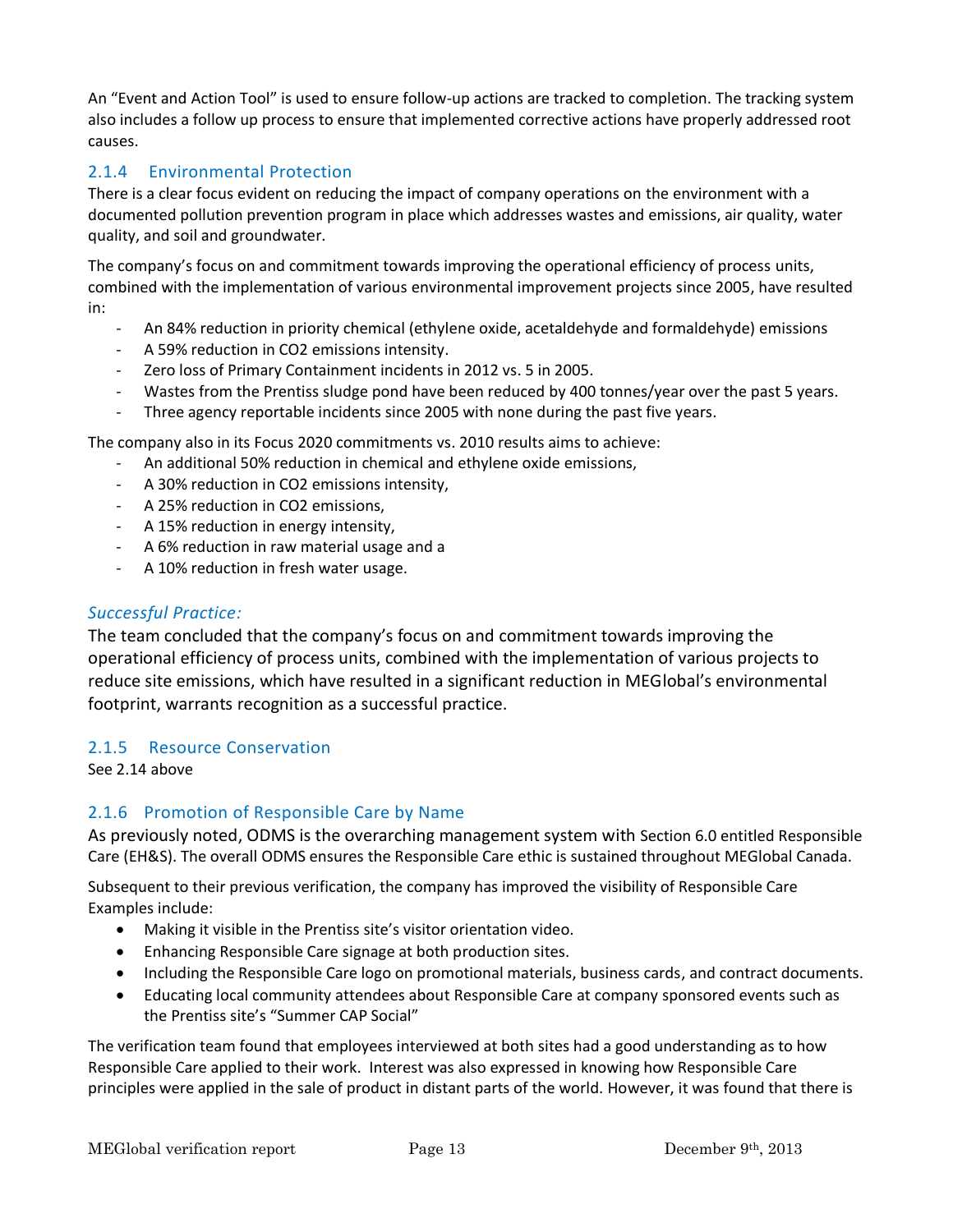not a structured management system in place for the promoting Responsible Care® "by name", without which the team concluded that slippage of current processes could easily occur over time.

#### *Improvement Opportunity:*

An opportunity for improvement in the promotion of Responsible Care® by name has been listed by the verification team by:

- Having a documented management system for the promotion of Responsible Care® by name.

- Broadening employees' awareness of the scope of Responsible Care and how Responsible Care principles and codes are applied elsewhere in the company.

## 2.2 Team Observations Concerning Stewardship Code

#### 2.2.1 Expectations of Companies

#### a. R& D Expectations and b. Expectations Beyond R & D

MEGlobal's ethylene glycol products are basic commodity chemicals that have been minimally changed and extensively assessed over many years for risks, both internally and externally by a number of organizations. In addition, the company participates actively in various industry groups that specifically focus on ethylene glycols such as the American Chemistry Council Ethylene Glycol Panel. The company has completed a life cycle analysis comparison of the various ways for producing ethylene glycol and concluded that the process they utilize is the best current technology. R& D efforts are thus primarily focussed on:

- Improving catalysts involved in the conversion of raw material to the chemical intermediate, ethylene oxide, in the first stage of producing ethylene glycol.
- Facility and equipment design changes to take advantage of improved catalyst technologies.

There is a documented stewardship program in place which addresses product management in the areas of health, safety and environmental information, risk characterization, restricted/unsupported applications, design, employee education and use, contract manufacturers, suppliers, swaps/trades/tolls, distributors, resellers, and customers.

The Responsible Care logo is included on contract documents, business cards, product handling brochures and other promotional materials. The company's Canadian distributor is a member of the Chemical Distributors Association and thus very aware of and committed to Responsible Care practices applicable to their operations.

MEGlobal, in performing their gap analysis vs. new code elements identified a gap vs. code element ST 109. The team concluded that work processes and management systems in this area meet or exceed the expectations of code elements ST 85 through ST 110 with the exception of the "Work in Progress" listed below.

#### *Successful Practice:*

The team concluded that MEGlobal's non product use management system deserves recognition as a successful practice

#### *Work in Progress:*

To develop and disseminate information about the sustainability and contribution to the betterment of society that the company raw materials, products and services provide (ref ST 109).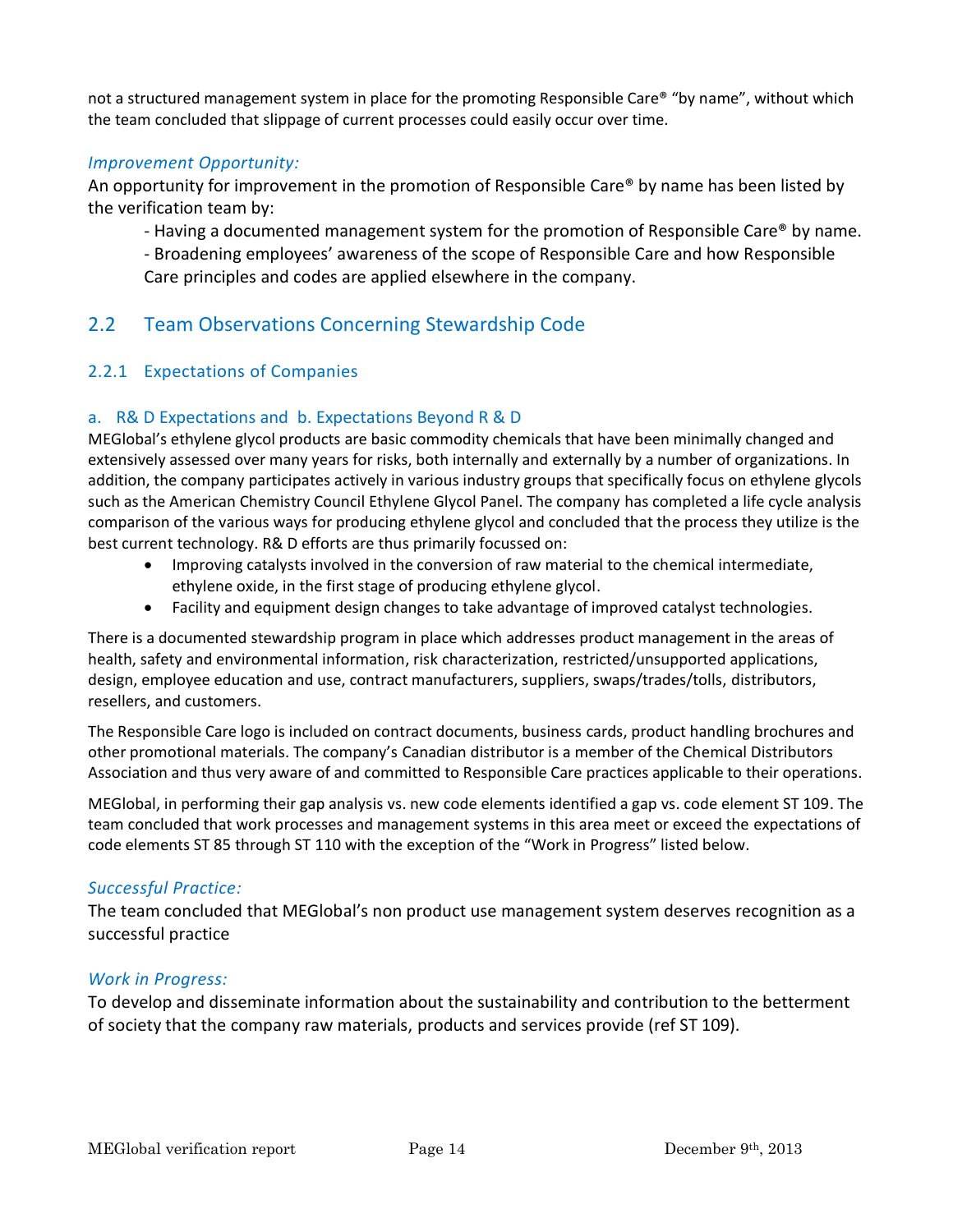#### 2.2.2 Expectations with Respect to Other Parties

As noted in section 2.1.2 c of this report, MEGlobal has an intensive auditing process for distributors and customers which generally meets or exceeds the expectations of code elements ST 115 through 124. A rigorous control process is in place to minimize the potential for product misuse. Specific aspects include the tracking of product misuse information across the world, no product sales in drums or small containers, a non product use document detailing unacceptable product applications and a rigorous new customer or product use approval process. The company did, however, in their code gap analysis, identify that a gap existed vs. the expectations of code element ST 115 in their processes for other parties with whom they do business.

#### *Work in Progress:*

Complete the development and implementation of formal processes to:

- Consistently ensure that other parties with whom the company does business are aware of and understand the expectations of Responsible Care and its ethic , ''Principles of Sustainability, and the codes and
- Establish application of the codes as a contractual obligation whenever practical.

## 2.3 Team Observations Concerning Accountability Code

#### 2.3.1 Operating Site Communities

ME Global has clearly defined its "communities" with a formal community awareness and dialogue process in place with the objectives being to:

- Inform and maintain ongoing open and transparent dialog with key stakeholders that fosters understanding and a foundation of trust, in a social setting.
- Meet the requirements and intent of their Responsible Care commitment and community outreach/dialogue through a planned approach on a three year cycle.

The Prentiss Summer CAP Social, held at the company sponsored Ellis Bird Farm located across the site access road to the Prentiss site, provides a venue to communicate all information surrounding their Responsible Care codes of practice and commitments. Each year, information made available to guests includes the Responsible Care in Action brochure; the Prentiss Community Line magnet, Shelter in Place information and regular company metric updates.

MEGlobal and Dow collaborate in community outreach at both the Prentiss and Fort Saskatchewan sites. MEGlobal shared their program documentation during the Prentiss site visit. For both sites, there is a professionally facilitated and well represented community advisory panel (CAP) in place (residents, industry, educators, and students). The verification team's meeting with the Prentiss CAP was quite congenial and the group appeared to have a good working relationship with site management from both companies. There are terms of reference in place for both site CAP's, and this is clearly documented. While the Prentiss CAP indicated that they had reviewed the previous Responsible Care verification report, they could not recall having had any subsequent dialogue or follow up process in place to help ensure that community related items in the report were satisfactorily addressed.

MEGlobal have defined areas for major community support with the following three facilities having received significant financial contributions historically and/or in recent years:

- Ellis Bird Farm located in the Prentiss site's buffer zone.
- MEGlobal Athletic Park in Lacombe.
- North West Mounted Police representation project in Fort Saskatchewan.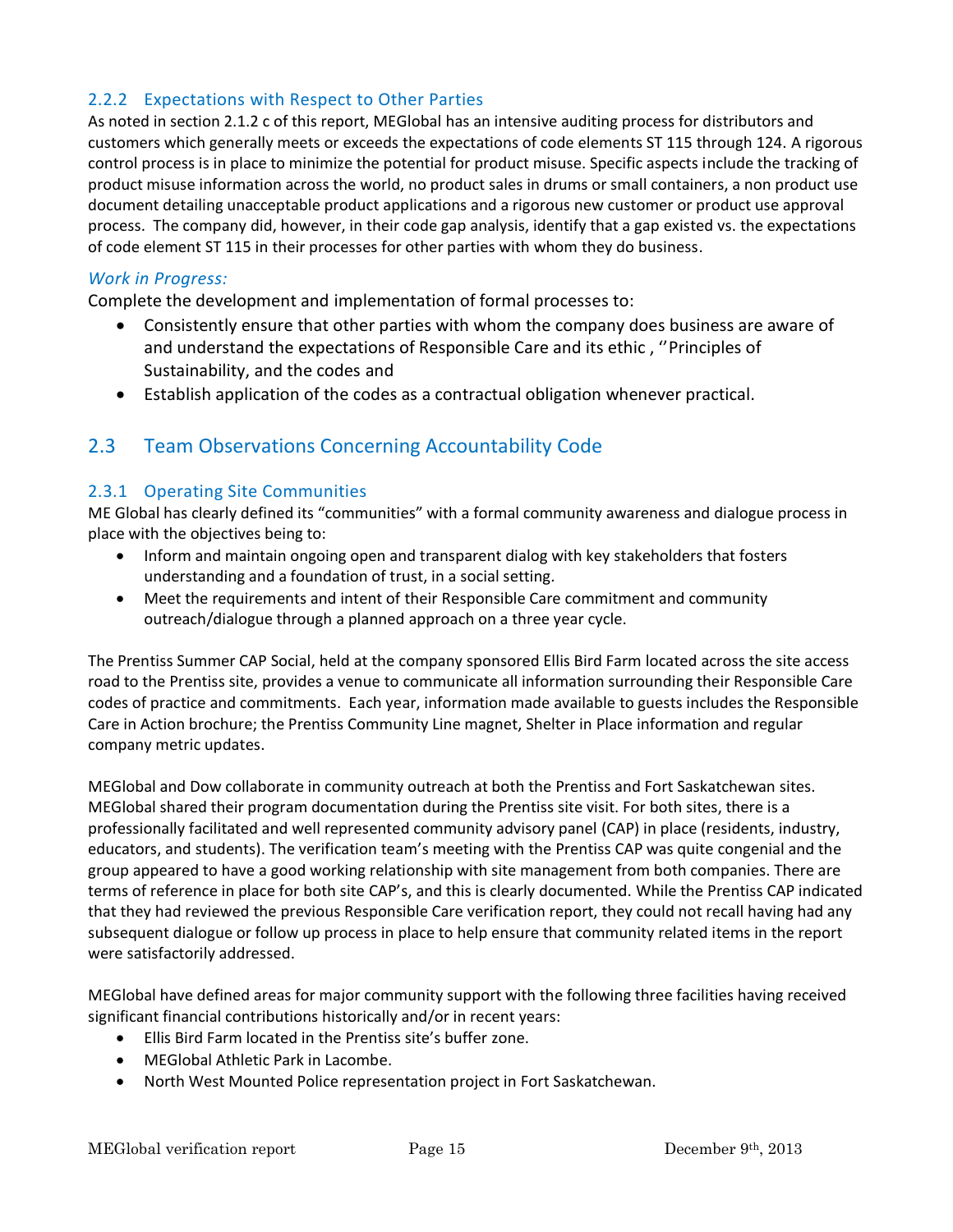#### *Improvement Opportunity:*

An opportunity for improvement is for the CAP's at both the Prentiss and Fort Saskatchewan locations to have a follow up process in place for community related items from Responsible Care verification reports to ensure that action plans to address these are understood, accepted and effectively implemented.

#### 2.3.2 Other Stakeholders

The company is active in CIAC activities, including representation on the CIAC Management Committee, various technical committees and regional groups. On a corporate level, through its involvement with the Gulf Petrochemicals and Chemicals Association (GPCA), MEGlobal offers resources to promote Responsible Care in the Arabian Gulf region and are active promoters of the implementation of Responsible Care in China. They are also actively involved in several other industry and business associations such as the Fort Saskatchewan Industrial Association and NR CAER. The company's agreement with Dow Chemical includes support in the area of Regulatory Affairs.

The team concluded that the company's processes in place generally meet the management system expectations of section 2.3.2 with the following improvement opportunity having been identified.

#### *Improvement Opportunity:*

There is an opportunity for improvement to assess MEGlobal's process for proactively engaging and dialoging with local elected and appointed officials verses the expectations of Accountability Codes AC138 through AC 140.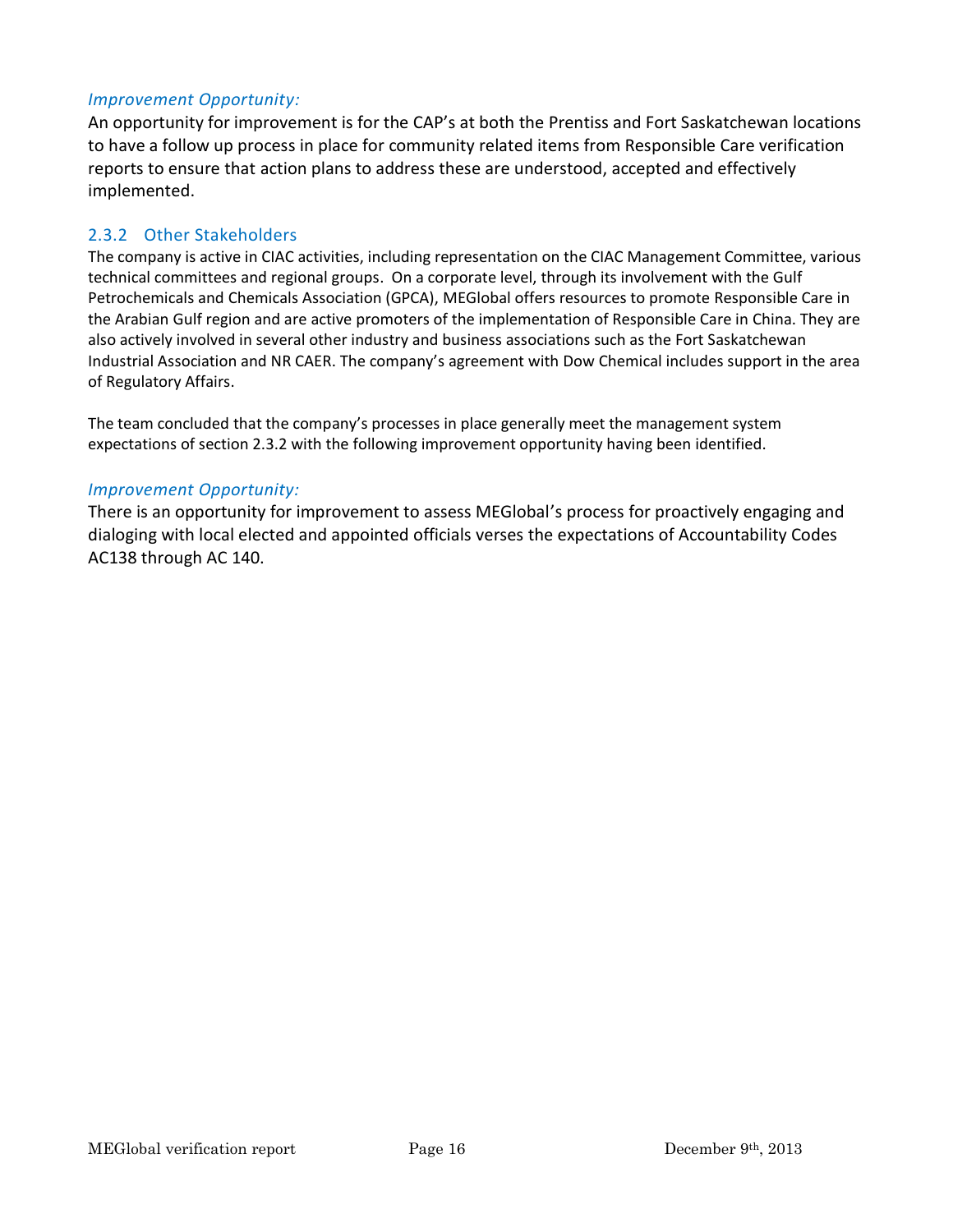## 3. TEAM OBSERVATIONS ON THE COMPANY MANAGEMENT SYSTEM

It is a requirement of Responsible Care that companies have a documented, self-healing management system or systems capable of identifying and responding to deficiencies and otherwise supporting continual improvement across all company business units, functions, and sites and as a framework for implementing the Responsible Care Commitments.

The verification team studied ME Global's management system(s) and compared and contrasted the attributes of that system(s) to those of a self-healing overall management system as discussed in the CIAC Management System Guide. The verification team's related observations to the company management system(s) are as follows:

As a Dow joint venture and licensee, MEGlobal Canada Inc. utilizes an integrated management system called Operating Discipline Management System (ODMS). ODMS is the company's comprehensive corporate management system that integrates the management systems for Manufacturing, Quality, Environmental and Health and Safety. ODMS integrates common management processes within MEGlobal Canada to drive overall performance improvement. ODMS provides access to policies, requirements, processes, best practices and procedures and is based on the plan-do-check-act cycle. Although Section 6.0 of ODMS is titled Responsible Care (EH&S), it is the overall ODMS that ensures the Responsible Care ethic is sustained throughout MEGlobal Canada.

In considering the MEGlobal's overall management system, the verification team concluded that it meets CIAC's expectations as detailed below.

## 3.1 Observations on the PLAN Step

During the PLAN Step of the management system, the company decides what the goals of the company are and how they will be met. In determining those goals, it is expected the company will look inward, across its operations, but will also look outward, considering the expectations of: stakeholders; regulatory requirements; relevant CIAC Responsible Care Commitments and supporting tools; and other industry benchmarks. In considering the PLAN Step of MEGlobal's management system, the verification team observed the following: In 2006, to elevate performance to the next level, a FOCUS 2012 theme was initiated to concentrate on two key areas where the company could emphasize its commitment to safe and responsible management. Using input from various internal stakeholders and 2005 results as a benchmark, "FOCUS 2012 Goals" were established for two focus areas. One of these was referred to as Target Zero Environment Health and Safety Incidents, including personal injuries / illnesses, loss of primary containment, process safety incidents, agency reportables, and motor vehicle incidents. The other area was referred to as Reduced Environmental Footprint, and included reduction of priority chemical and other emissions, reduction in CO2 emissions intensity, and reduction in fresh water usage. These goals tracked a range of metrics from environmental emissions and impacts, resource productivity measures such as production energy intensity, to monitoring for personnel and process safety performance. With this process having resulted in significant performance improvements in the various areas of focus as detailed elsewhere in this report, a similar process was used during 2013 to establish FOCUS 2020 goals. These new goals were also developed using input from a broad stakeholder base and address CIAC's Responsible Care code, ethics and Principles for Sustainability expectations.

## 3.2 Observations on the DO Step

During the Do Step in the management system, the company converts the decisions of the PLAN Step into action and ensures awareness and understanding by all involved. It is expected that the company will implement an organizational structure, assign responsibilities to appropriate personnel, supply sufficient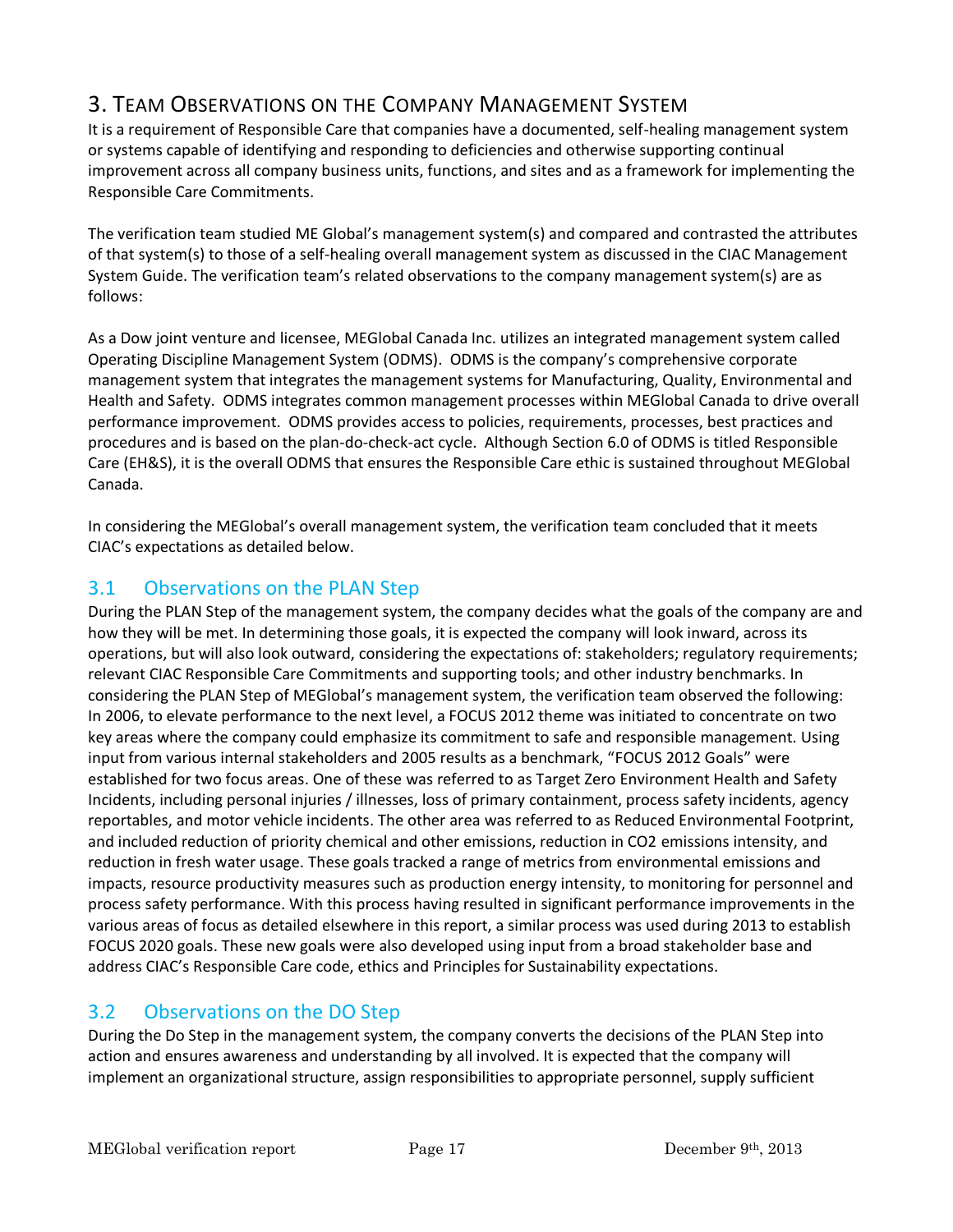training and resources to execute planned actions and develop and document standards, procedures and programs, as applicable.

The verification team observed that responsibilities for the development and implementation of action plans to achieve established goals and objectives are delegated to specific leadership positions and that processes are established and implemented for their achievement.

## 3.3 Observations on the CHECK Step

During the CHECK Step in the management system, actions carried out in the DO Step are assessed to determine if they are actually being carried out according to plan, and whether they are achieving the desired outcomes and delivering continual improvement. Here, the overall management system and components will be reviewed along with employee competences for assigned responsibilities, internal and external audits will be undertaken, incidents will be assessed to identify root causes, and performance measurement will be conducted and reviewed.

The verification team observed that an extensive "check" process is in place including:

- Monthly site inspections and checks on items such as Management of Change, work permits etc.
- Regular status reporting and reviews vs. FOCUS goals and action plans.
- Annual self assessments vs. ODMS elements with all elements being covered over a three year period.
- In depth 5 day corporate ODMS audits of manufacturing sites at three year intervals.
- Corporate Product Stewardship audits every five years.

## 3.4 Observations on the ACT Step

During the ACT Step in the management system, the company translates the results of the CHECK Step into corrective actions for improvement. This includes revisiting the PLAN Step to decide whether changes are need to the company's stated goals or action plans, policies and procedures for achieving those goals. Considerations when examining the Act Step include whether and how: audit and review findings are responded to; performance is communicated internally and externally; employee and contractor performance is rewarded and corrected, etc.

In considering the Act Step of MEGlobal's management system, the verification team observed that Items from the management system review are tracked through completion using the company's Event & Action tool and utilized by the company's CIAC Executive Contact and senior plant leaders to assess ongoing conformance with Responsible Care.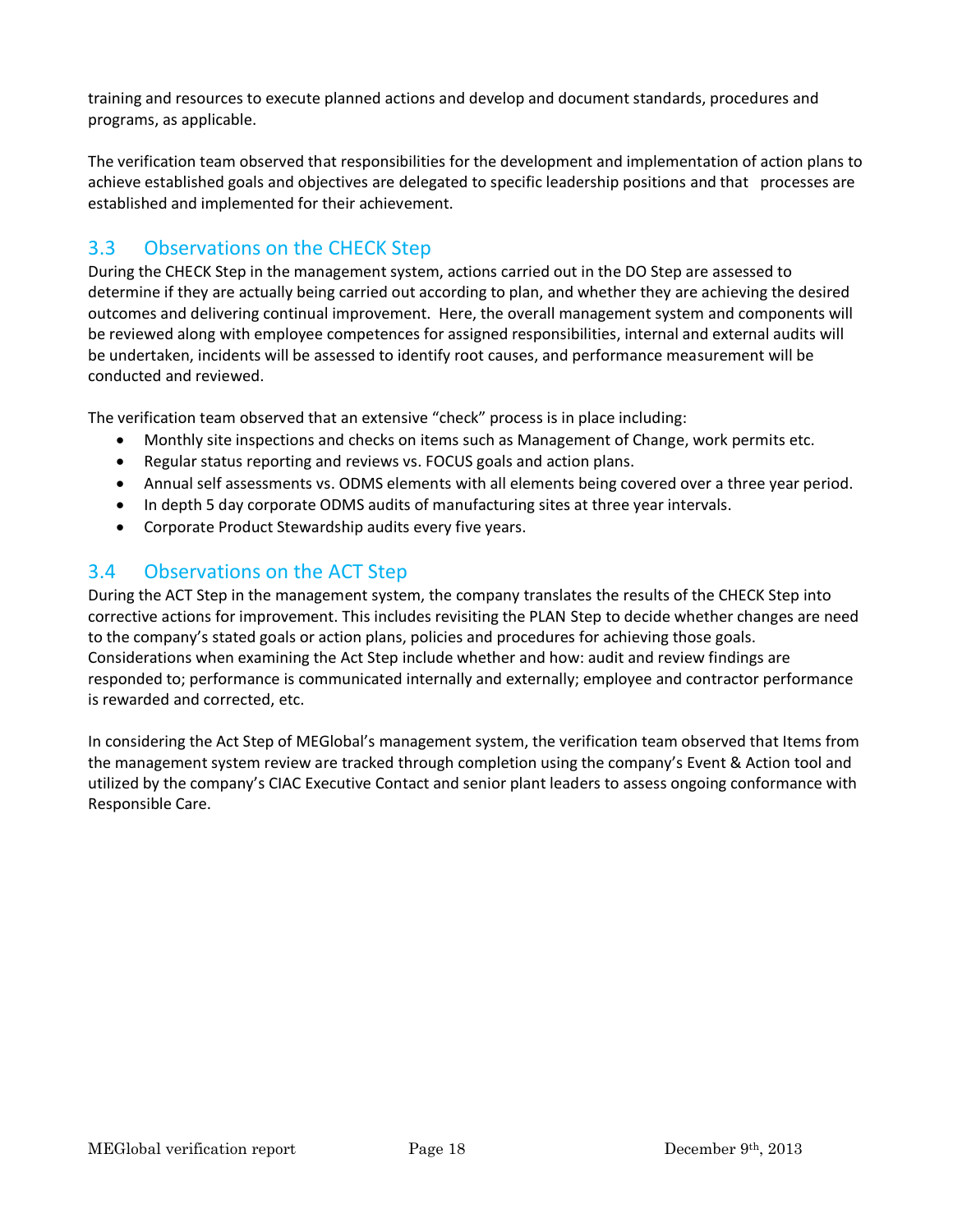## **4. TEAM OBSERVATIONS ON THE RESPONSIBLE CARE ETHIC AND PRINCIPLES FOR SUSTAINABILITY**

Each CIAC member company is formally committed to the ethic of "*Doing the right thing, and being seen to do the right thing*." This ethic, along with the principles for sustainability, are expected to guide the company's decision making and practices. In conducting the verification, the team is looking to understand how well the ethic is understood and adopted within the company, and the degree to which the principles inform the manner in which the company does its business.

The verification team carefully observed MEGlobal's decision making processes and actions and compared and contrasted the attributes of those with the attributes of a company guided by the Responsible care Ethic as discussed in the Responsible Care Commitments (Appendix E) and the eight Principles For Sustainability listed on page 5 of this report.

The verification team's related observations on the company's application of the *Responsible Care Ethic and Principles for Sustainability* are as follows:

Many aspects of MEGlobal's application of the Responsible Care ethic and commitment to sustainability are evidenced by the significant improvements achieved versus various related metrics in their FOCUS 2012 initiative as documented elsewhere in this report. Their continued commitment is also evident in their recently finalized FOCUS 2020 document, accessible on the MEGlobal's website [www.meglobal.biz,](http://www.meglobal.biz/) which details specific stretch targets in the areas of EH&S Performance, Environmental Footprint and Social Performance.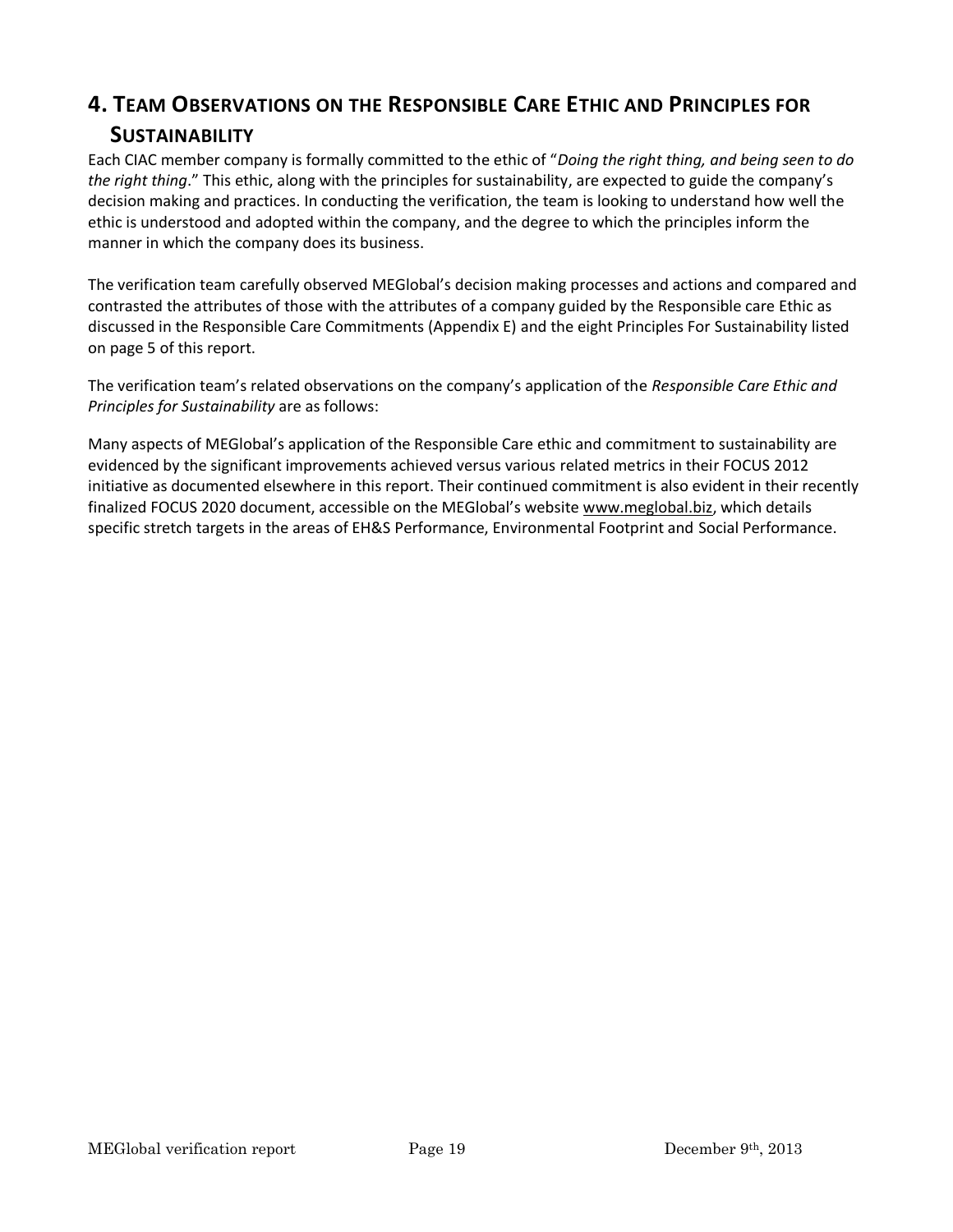## **5. VERIFICATION TEAM CONCLUSION**

As a result of the examination conducted, and in consideration of the observations communicated within this report, the verification team is of the opinion that the Responsible Care Ethic and Principles for Sustainability are guiding company decisions and actions, and that a self-healing management system is in place to drive continual improvement. The team believes that the company is capable of responding to the Finding Requiring Action identified during the verification, as summarized in the Executive Summary and discussed in detail in the report. The verification is complete and no further involvement is required by the verification team**.**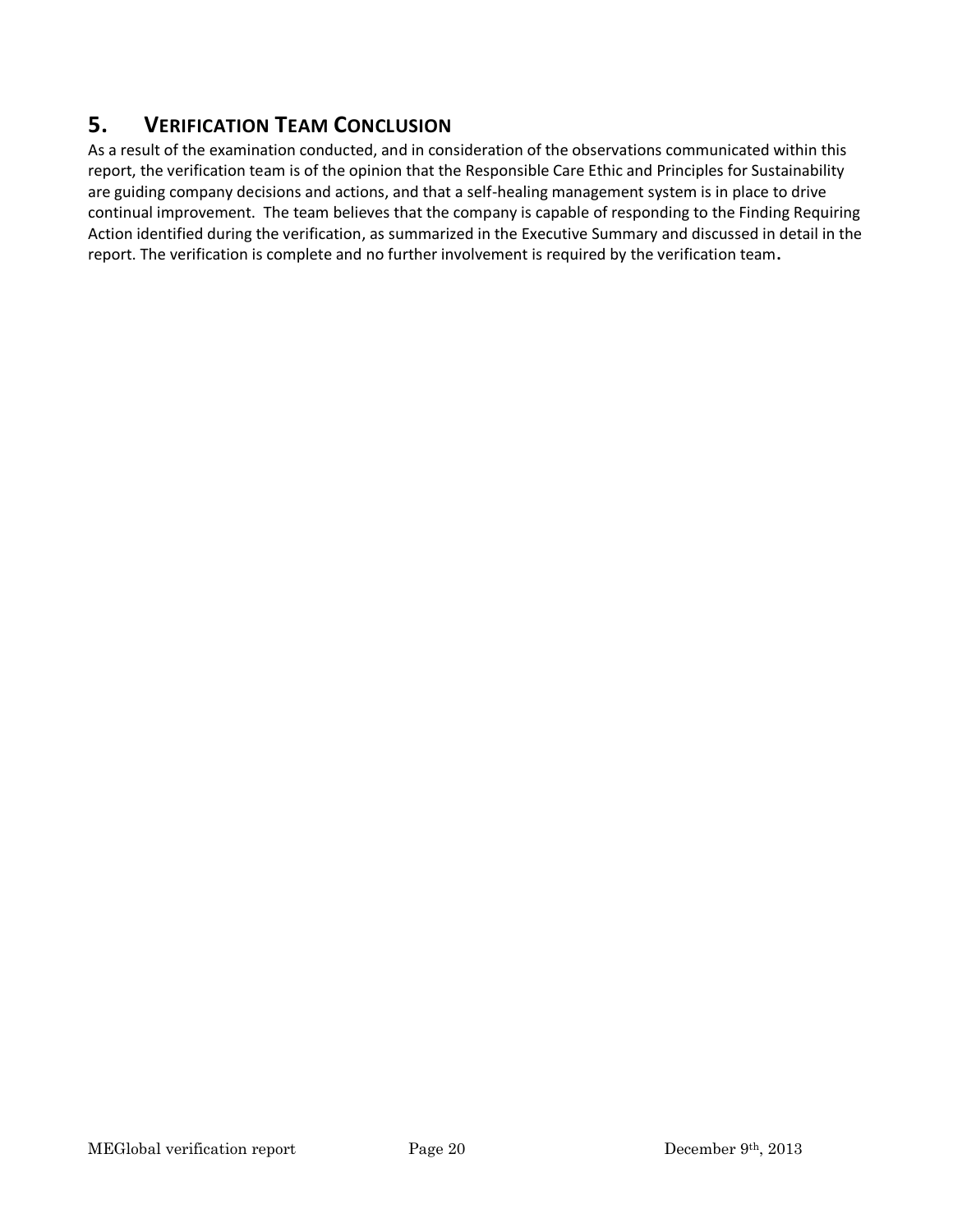## ATTACHMENT 1: COMPANY RESPONSE TO VERIFICATION TEAM REPORT

On behalf of MEGlobal I have reviewed this verification report. The observations and conclusions contained in the report have been discussed with the verification team.

MEGlobal will communicate the results of the verification exercise with its CIAC peers at their next meeting, and will discuss the verification results with our stakeholders, including those representing communities near our operating sites.

We will give consideration to the Improvement Opportunities identified by verification team and will assist the CIAC in communicating and sharing the identified Successful Practices to other CIAC members. Plans will be developed and implemented to respond to the Findings Requiring Action identified by the verification team. Our progress in implementing those plans will be discussed when preparing our Annual Statement of Re-Commitment to Responsible Care, and communicated to the verification team at the time of our next verification.

Pravind Ramdial Global EH&S Leader **MEGlobal** December 22, 2013